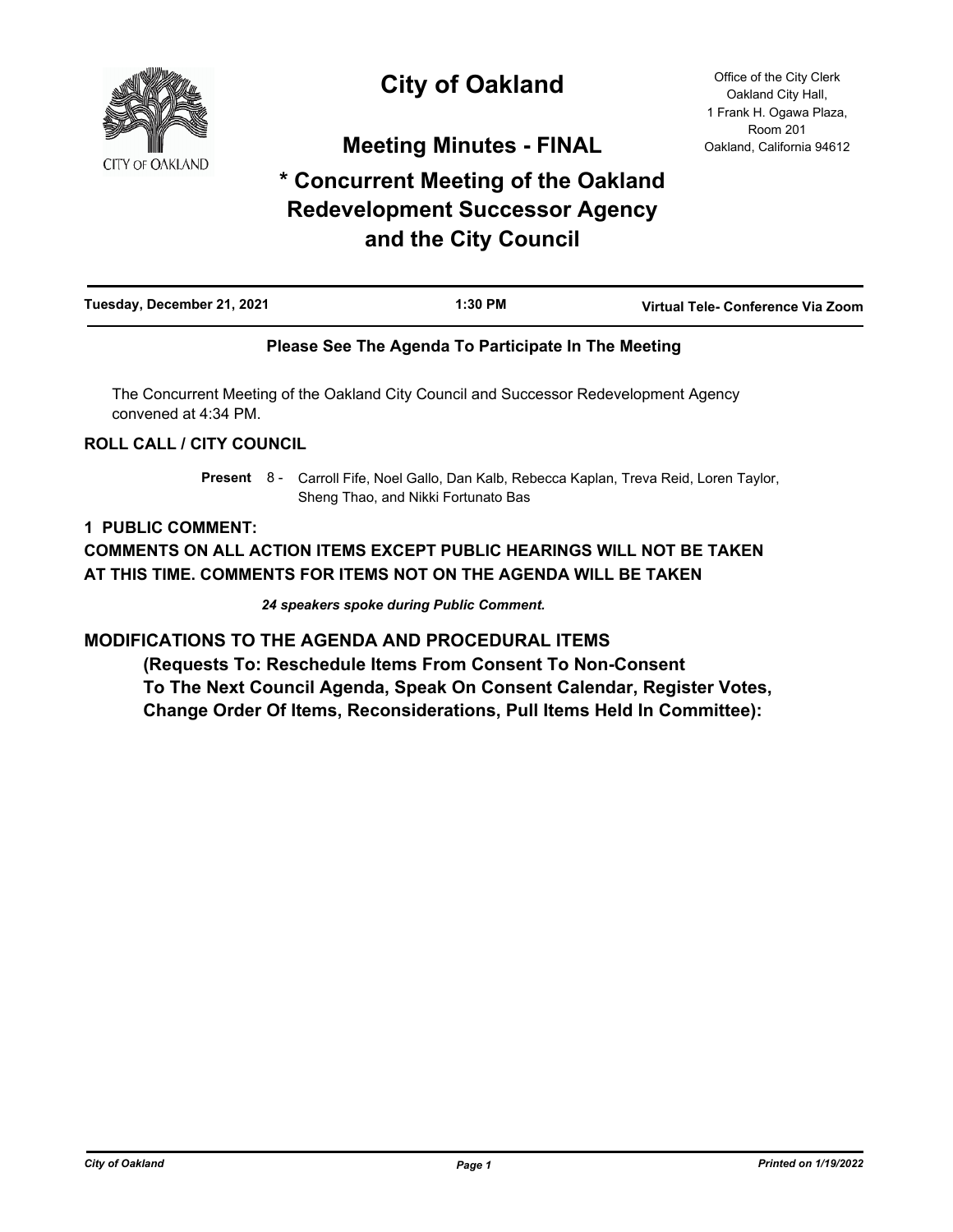Subject: Grant Award To Lao Family Community Development Inc's Care Campus From: Council President Fortunato Bas

Recommendation: Adopt A Resolution:

1. Awarding A Grant In The Amount Of One Million Dollars (\$1,000,000,000) To Lao Family Community Development Inc. For The Provision Of Temporary Housing And Support Services To Assist Homeless Residents In Finding Permanent Affordable Housing And Achieve Long-Term Financial Security;

2. Waiving Competitive Bidding And Authorizing The City Administrator To Amend The Construction Contract With Sustainable Urban Neighborhoods To Increase The Amount By Three Hundred Thirty Thousand Dollars (\$330,000) For Installation Of Utilities At The East 12th Street/2nd Avenue And 3rd Street/Peralta Street Pallet-Shelter Sites;

3. Allocating One Hundred Thousand Dollars (\$100,000) To Be Used As Contingency Funds For Payment Of Utility Cost At The East 12th Street/2nd Avenue And 3rd Street/Peralta Street Pallet-Shelter Sites; And

4. Directing The City Administrator To Prioritize Individuals Who Were Oakland Residents Prior To Becoming Homeless For The Purpose Of Providing Homeless Interventions [TITLE CHANGE] [21-0966](http://oakland.legistar.com/gateway.aspx?m=l&id=/matter.aspx?key=32890)

**Attachments: [View Report & Legislation](http://oakland.legistar.com/gateway.aspx?M=F&ID=60ecd314-b1db-4485-b5fc-08bb3877bb90.pdf)** 

[View Supplemental Report & Legislation - 1/12/2022](http://oakland.legistar.com/gateway.aspx?M=F&ID=2b52b1cc-1b37-47b1-88b0-aa9d7bfaef03.pdf)

*Council President Fortunato Bas made a scheduling motion, seconded by President Pro Tem Thao, to schedule and hear the following item at the January 18, 2021 City Council meeting on Non Consent*

**A motion was made by Nikki Fortunato Bas, seconded by Sheng Thao, that this matter be Scheduled to go before the \* Concurrent Meeting of the Oakland Redevelopment Successor Agency and the City Council, to be heard 1/18/2022. The motion carried by the following vote:**

**Aye:** 8 - Fife, Gallo, Kalb, Kaplan, Reid, Taylor, Thao, and Fortunato Bas

**NO VOTE:** 0

# **2 CONSENT CALENDAR (CC) ITEMS:**

# *Approval of the Consent Agenda*

**A motion was made by Gallo, seconded by Taylor, to approve the Consent Agenda. The motion carried by the following vote:**

**Aye:** 8 - Fife, Gallo, Kalb, Kaplan, Reid, Taylor, Thao, and Fortunato Bas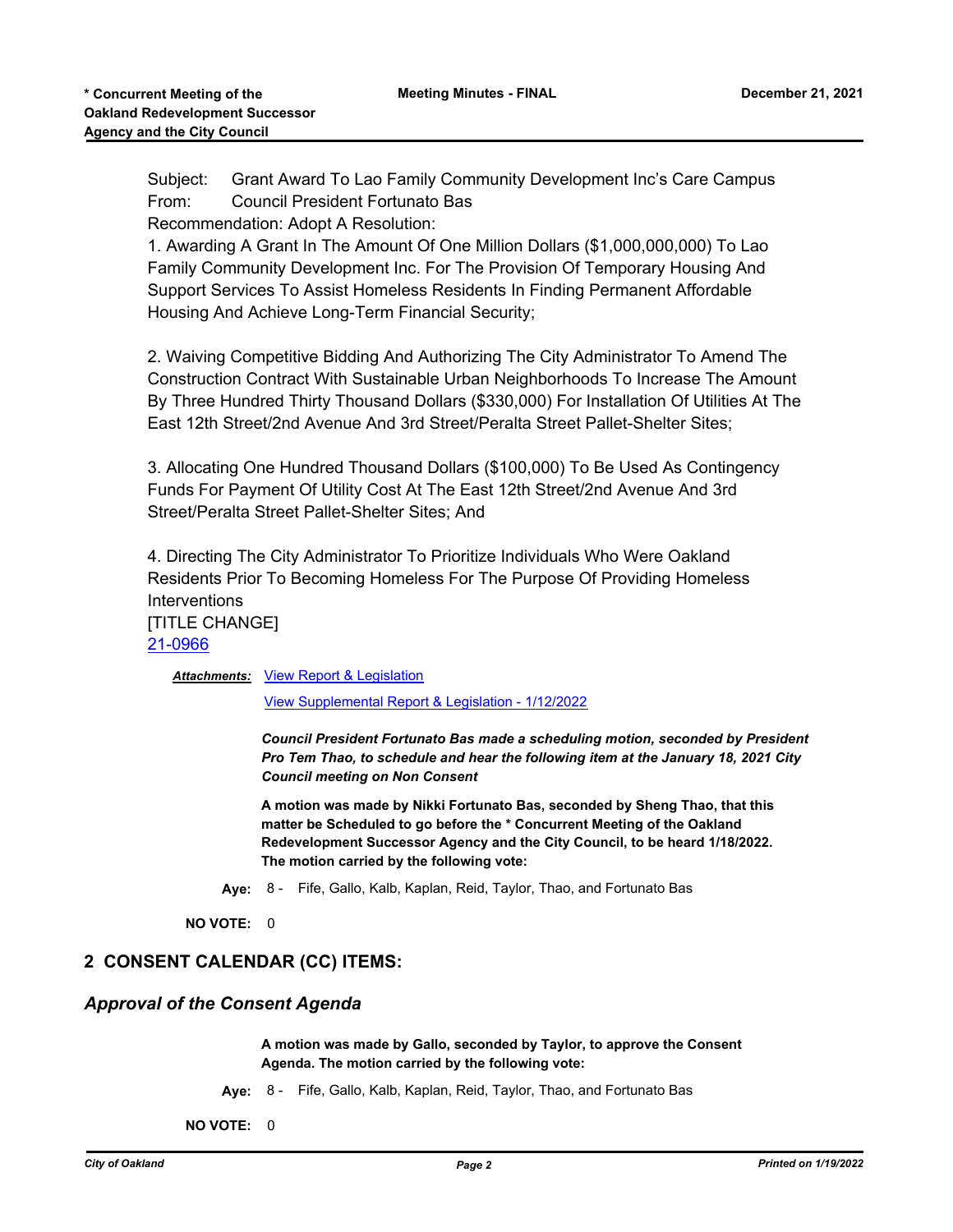**2.1** Subject: Declaration Of A Local Emergency Due To AIDS Epidemic From: Office Of The City Attorney Recommendation: Adopt A Resolution Renewing And Continuing The City Council's Declaration Of A Local Emergency Due To The Existence Of A Critical Public Health Crisis With Regard To The Human Immunodeficiency Virus ("HIV")/Acquired Immunodeficiency Syndrome ("AIDS") Epidemic [21-0846](http://oakland.legistar.com/gateway.aspx?m=l&id=/matter.aspx?key=32771)

Attachments: [View Legislation](http://oakland.legistar.com/gateway.aspx?M=F&ID=354b6fc0-303a-4d39-87f7-104cd074e1f1.pdf)

[88952 CMS](http://oakland.legistar.com/gateway.aspx?M=F&ID=65fe5a84-2034-4fc3-b6b5-b0d046e10ff6.pdf)

#### **This City Resolution was Adopted.**

**2.2** Subject: Declaration Of Medical Cannabis Health Emergency From: Office Of The City Attorney Recommendation: Adopt A Resolution Renewing The City Council's Declaration Of A Local Public Health Emergency With Respect To Safe, Affordable Access To Medical Cannabis In The City Of Oakland [21-0847](http://oakland.legistar.com/gateway.aspx?m=l&id=/matter.aspx?key=32772)

> Attachments: [View Legislation](http://oakland.legistar.com/gateway.aspx?M=F&ID=aa23190b-34f4-4973-9578-31fa4b7d1c92.pdf) [88953 CMS](http://oakland.legistar.com/gateway.aspx?M=F&ID=d9cd3047-1e9c-4a26-ad4e-9cdde7e20722.pdf)

#### **This City Resolution was Adopted.**

- **2.3** Subject: Declaration Of A Local Emergency On Homelessness
	- From: Vice Mayor Kaplan

Recommendation: Adopt A Resolution Renewing And Continuing The City Council's Declaration Of A Local Emergency Due To The Existence Of The City's Homelessness **Crisis** 

[21-0848](http://oakland.legistar.com/gateway.aspx?m=l&id=/matter.aspx?key=32773)

Attachments: [View Legislation](http://oakland.legistar.com/gateway.aspx?M=F&ID=d7fe8868-7ac5-4c16-8e43-0b57c3ea30ec.pdf)

[88954 CMS](http://oakland.legistar.com/gateway.aspx?M=F&ID=454370ab-d808-4223-84be-80a62fdaee8d.pdf)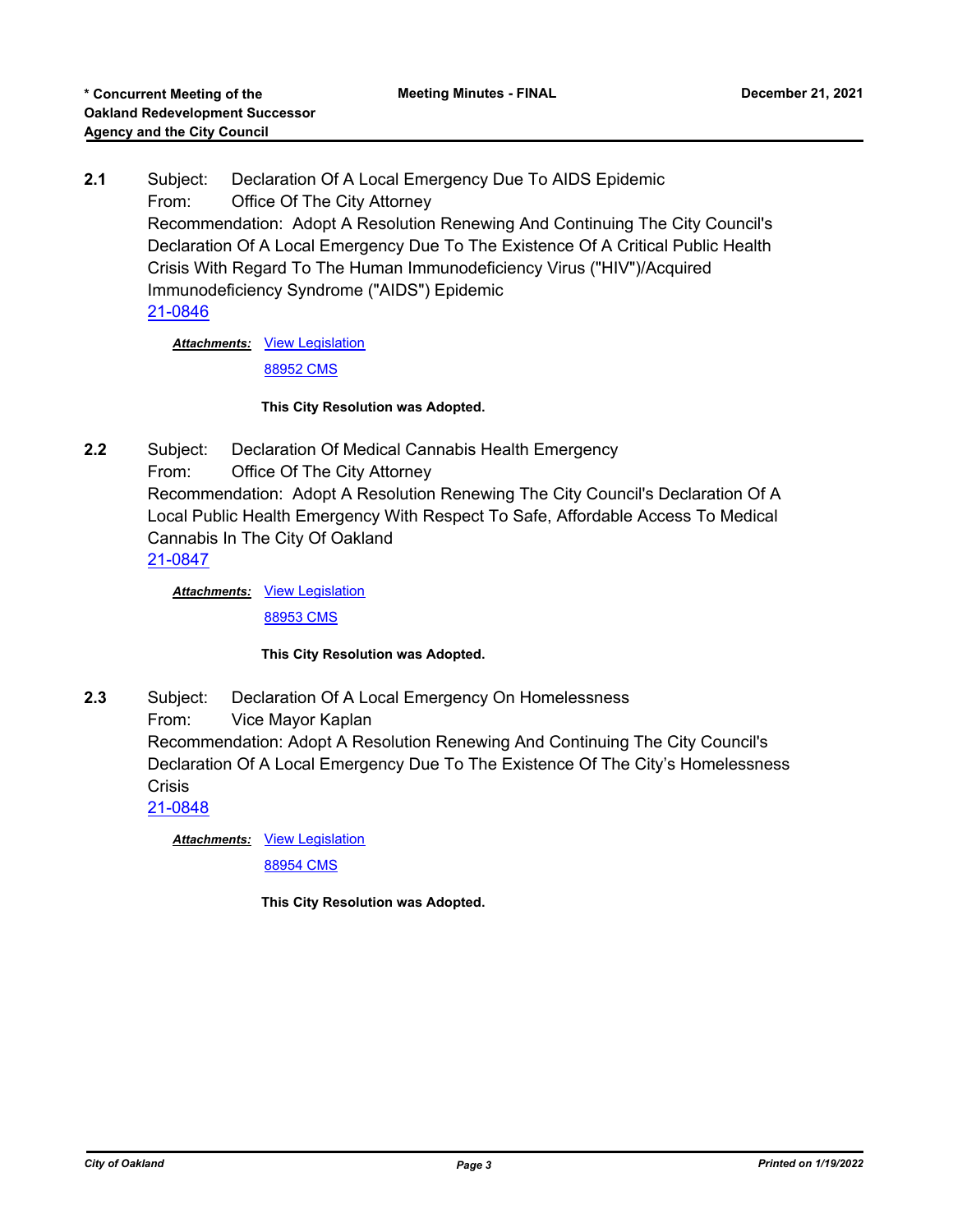**2.4** Subject: Teleconference Meetings Of The City Council From: Office Of The City Administrator Recommendation: Adopt A Adopt A Resolution Renewing And Continuing The City Council's Determination That Conducting In-Person Meetings Of The City Council And Its Committees Would Present Imminent Risks To Attendees' Health, And Electing To Continue Conducting Meetings Using Teleconferencing In Accordance With California Government Code Section 54953(E), A Provision Of AB-361 [21-0849](http://oakland.legistar.com/gateway.aspx?m=l&id=/matter.aspx?key=32774)

Attachments: [View Legislation](http://oakland.legistar.com/gateway.aspx?M=F&ID=934ba0b3-71a0-49e0-88e6-ca0e6851b318.pdf)

[88955 CMS](http://oakland.legistar.com/gateway.aspx?M=F&ID=d65515c2-48d5-457f-9ab5-95c0c97db1fe.pdf)

#### **This City Resolution was Adopted.**

**2.5** Subject: Resolution Honoring Tamora Corbin From: Office Of The City Attorney Recommendation: Adopt A Resolution Honoring And Commending Tamora M. Corbin For 37 Years Of Dedicated Service To The City Of Oakland [21-0837](http://oakland.legistar.com/gateway.aspx?m=l&id=/matter.aspx?key=32762)

> Attachments: [View Legislation](http://oakland.legistar.com/gateway.aspx?M=F&ID=03adbc74-0b40-4d05-ba57-9c8c4cb8a7ca.PDF) [88956 CMS](http://oakland.legistar.com/gateway.aspx?M=F&ID=ef3ba1da-d8fa-4e5b-ad3c-1c00b0ba9dbe.pdf)

#### **This City Resolution was Adopted.**

**2.6** Subject: Resolution Honoring Michael Fung From: Office Of The City Attorney Recommendation: Adopt A Resolution Honoring And Commending Michael Fung For 32 Years Of Dedicated Service To The City Of Oakland [21-0838](http://oakland.legistar.com/gateway.aspx?m=l&id=/matter.aspx?key=32763)

Attachments: [View Legislation](http://oakland.legistar.com/gateway.aspx?M=F&ID=3acf40b5-66ff-4d77-9399-6b55c678d978.PDF)

[88957 CMS](http://oakland.legistar.com/gateway.aspx?M=F&ID=1488f839-b9cf-4653-a9f6-708f4380d29b.pdf)

#### **This City Resolution was Adopted.**

**2.7** Subject: Resolution Honoring Connie Daye From: Office Of The City Attorney Recommendation: Adopt A Resolution Honoring And Commending Connie Daye For 22 Years Of Dedicated Service To The City Of Oakland [21-0839](http://oakland.legistar.com/gateway.aspx?m=l&id=/matter.aspx?key=32764)

Attachments: [View Legislation](http://oakland.legistar.com/gateway.aspx?M=F&ID=6d1e3a2f-9d82-484f-89ae-857d7c689ca5.PDF)

[88958 CMS](http://oakland.legistar.com/gateway.aspx?M=F&ID=8398b3a1-0fbb-4f53-bacd-00394b0eab75.pdf)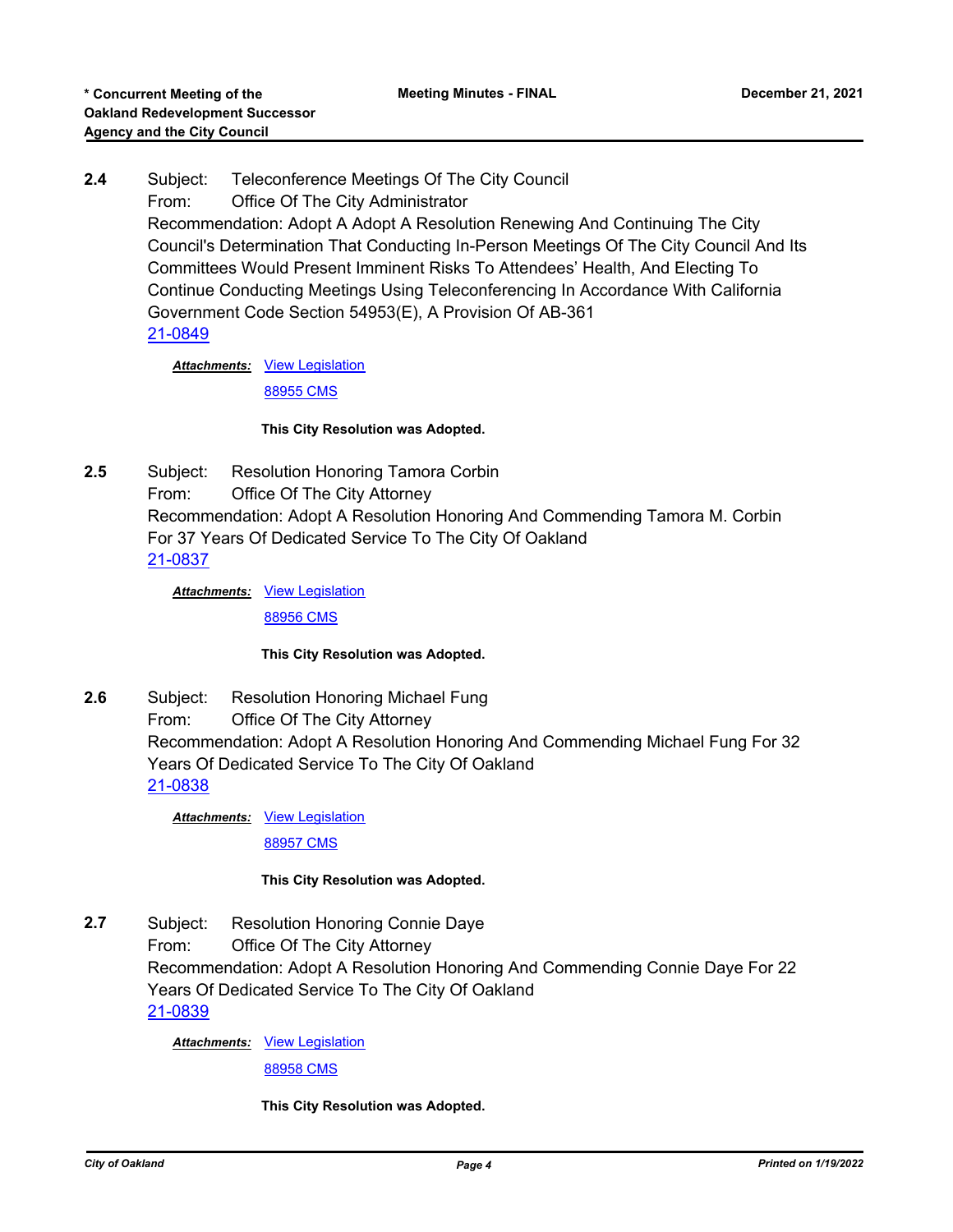**2.8** Subject: Oakland GO Bonds, Series 2022C (Measure KK) From: Finance Department Recommendation: Adopt An Ordinance Providing For The Borrowing Of Funds And The Issuance And Sale Of General Obligation Bonds In An Amount Not To Exceed \$220,000,000 And Approving Certain Related Matters [21-0831](http://oakland.legistar.com/gateway.aspx?m=l&id=/matter.aspx?key=32756)

> **Attachments: [View Report](http://oakland.legistar.com/gateway.aspx?M=F&ID=0608e64d-aecb-4638-9f6b-7881b990c527.pdf)** [View Legislation](http://oakland.legistar.com/gateway.aspx?M=F&ID=fdc811ff-e0be-4bd7-9fe8-fe0dc3df0157.pdf)

[13670 CMS](http://oakland.legistar.com/gateway.aspx?M=F&ID=531876f7-8667-49fb-8df1-a16356396710.pdf)

#### **This Ordinance was Approved for Final Passage.**

**2.9** Subject: Compliance With Senate Bill 1383 To Reduce Greenhouse Gas Emissions From: Oakland Public Works Department Recommendation: Adopt The Following Pieces Of Legislation:

1) An Ordinance Adopting Alameda County Waste Management Authority Organics Reduction And Recycling Ordinance 2021-02 (WMA Ordinance 2021-02); Amending Oakland Municipal Code Chapter 8.28 To Make Conforming Amendments For Consistency With WMA Ordinance 2021-02 And To Comply With Senate Bill 1383; And Adopting Appropriate California Environmental Quality Act (CEQA) Findings; And [21-0653](http://oakland.legistar.com/gateway.aspx?m=l&id=/matter.aspx?key=32578)

**Attachments: [View Report](http://oakland.legistar.com/gateway.aspx?M=F&ID=620e300d-2567-4221-87fb-9767782cf819.pdf)** 

**[View Attachment A](http://oakland.legistar.com/gateway.aspx?M=F&ID=34514680-0c81-475f-82dd-1ee9fd1332e0.pdf)** [View Legislation](http://oakland.legistar.com/gateway.aspx?M=F&ID=1a2ca12b-f518-4e55-b5c9-8e8a96545fab.pdf) [View Supplemental Presentation - 11/19/2021](http://oakland.legistar.com/gateway.aspx?M=F&ID=8dc4f658-fbca-4988-8123-80d71beb63a0.pdf) [13671 CMS](http://oakland.legistar.com/gateway.aspx?M=F&ID=90b25bbc-adef-45c4-b970-766c4a607bc3.pdf)

**This Ordinance was Approved for Final Passage.**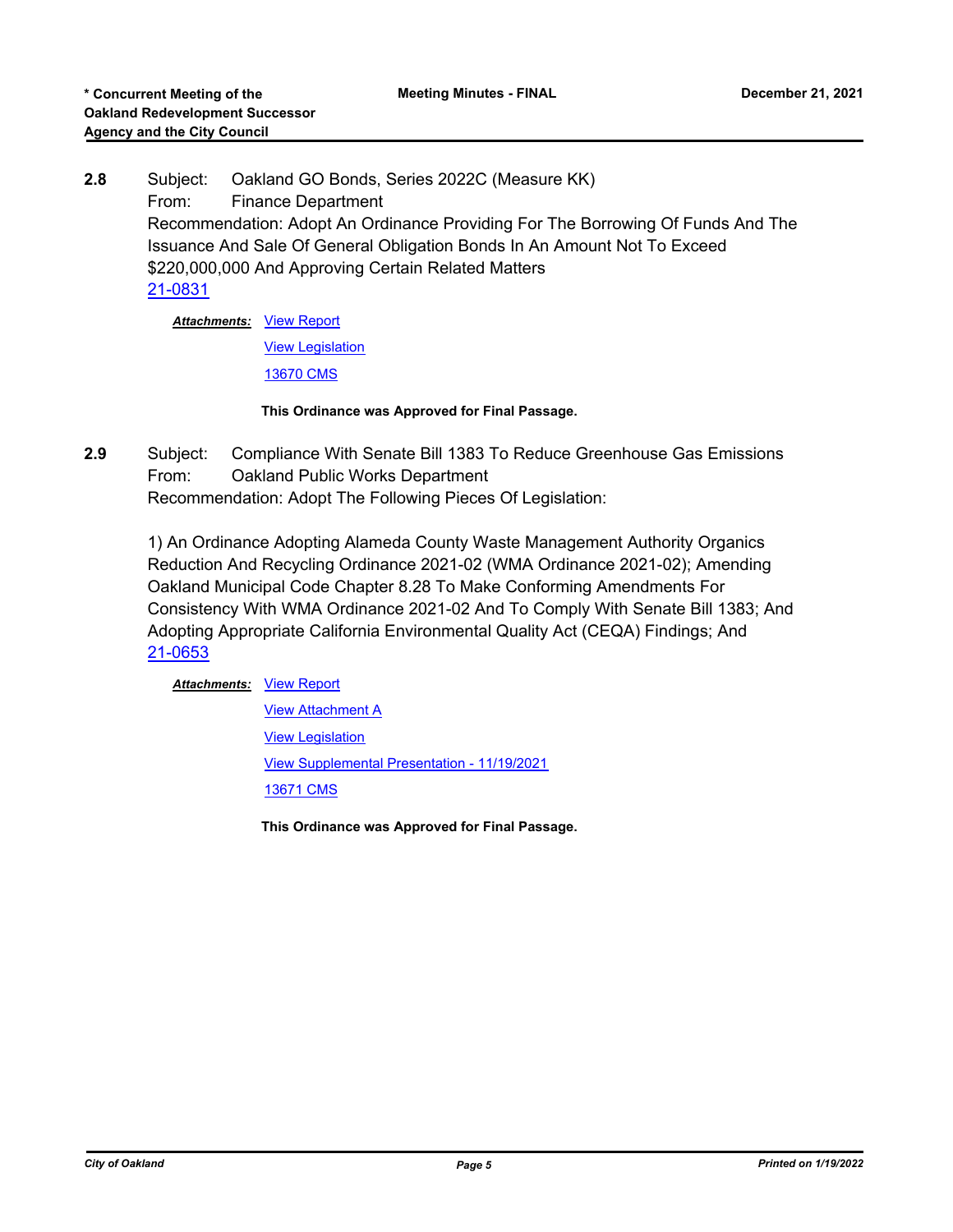2) An Ordinance Amending Oakland Municipal Code Chapter 15.34 (Construction And Demolition Debris Collection, Transportation, Waste Reduction And Recycling Requirements) To Comply With Senate Bill 1383 (The Short-Lived Climate Pollutant Reduction Act Of 2016) And Its Regulations At California Code Of Regulations At Title 14 Section 18989.1(A)(2), Which Require Compliance With The Requirements Of The California Green Building Standards Code (CalGreen) Sections 4.408.1 And 5.408.1 To Divert 65% Of Construction And Demolition Debris; And Adopting Appropriate California Environmental Quality Act (CEQA) Findings; And [21-0654](http://oakland.legistar.com/gateway.aspx?m=l&id=/matter.aspx?key=32579)

Attachments: [View Legislation](http://oakland.legistar.com/gateway.aspx?M=F&ID=48077344-5340-43fd-aff6-48f40c837ce2.pdf) [13672 CMS](http://oakland.legistar.com/gateway.aspx?M=F&ID=c0df5263-a49a-4a9b-afd4-14140486eb1c.pdf)

#### **This Ordinance was Approved for Final Passage.**

3) An Ordinance Amending Oakland Planning Code Chapter 17.118 (Recycling Space Allocation Requirements), To Comply With Senate Bill 1383 (The Short-Lived Climate Pollutant Reduction Act Of 2016) And Its Regulations At California Code Of Regulations (CCR) At Title 14 Section 18989.1(A)(2), Which Require Compliance With The Requirements Of CalGreen Sections 4.410.2 - Recycling By Residential Occupants And Section 5.410.1- Recycling By Non-Residential Occupants To Require Space For Organics Containers In New Or Renovated Multi-Family And Commercial Buildings As An Addition To The Current Requirement For Space For Recycling Containers; And Adopting Appropriate California Environmental Quality Act (CEQA) Findings; And [21-0655](http://oakland.legistar.com/gateway.aspx?m=l&id=/matter.aspx?key=32580)

Attachments: [View Legislation](http://oakland.legistar.com/gateway.aspx?M=F&ID=ecffcb20-03a2-4c1d-9fe6-93edaf0955f1.pdf)

[13673 CMS](http://oakland.legistar.com/gateway.aspx?M=F&ID=17c2ae65-8001-4615-bc66-e8e58674a937.pdf)

**This Ordinance was Approved for Final Passage.**

4) An Ordinance Amending Oakland Municipal Code By Adding Chapter 18.01 (Water Efficient Landscaping Ordinance), To Comply With The State Requirement To Promote Water Conservation And Efficient Use Of Water In Landscaping; And Adopting Appropriate California Environmental Quality Act (CEQA) Findings [21-0656](http://oakland.legistar.com/gateway.aspx?m=l&id=/matter.aspx?key=32581)

Attachments: [View Legislation](http://oakland.legistar.com/gateway.aspx?M=F&ID=e10f32fc-f901-4631-83ea-4c8c72985dc2.pdf)

[13674 CMS](http://oakland.legistar.com/gateway.aspx?M=F&ID=3bc79180-8c70-4bf6-b891-d11011234474.pdf)

**This Ordinance was Approved for Final Passage.**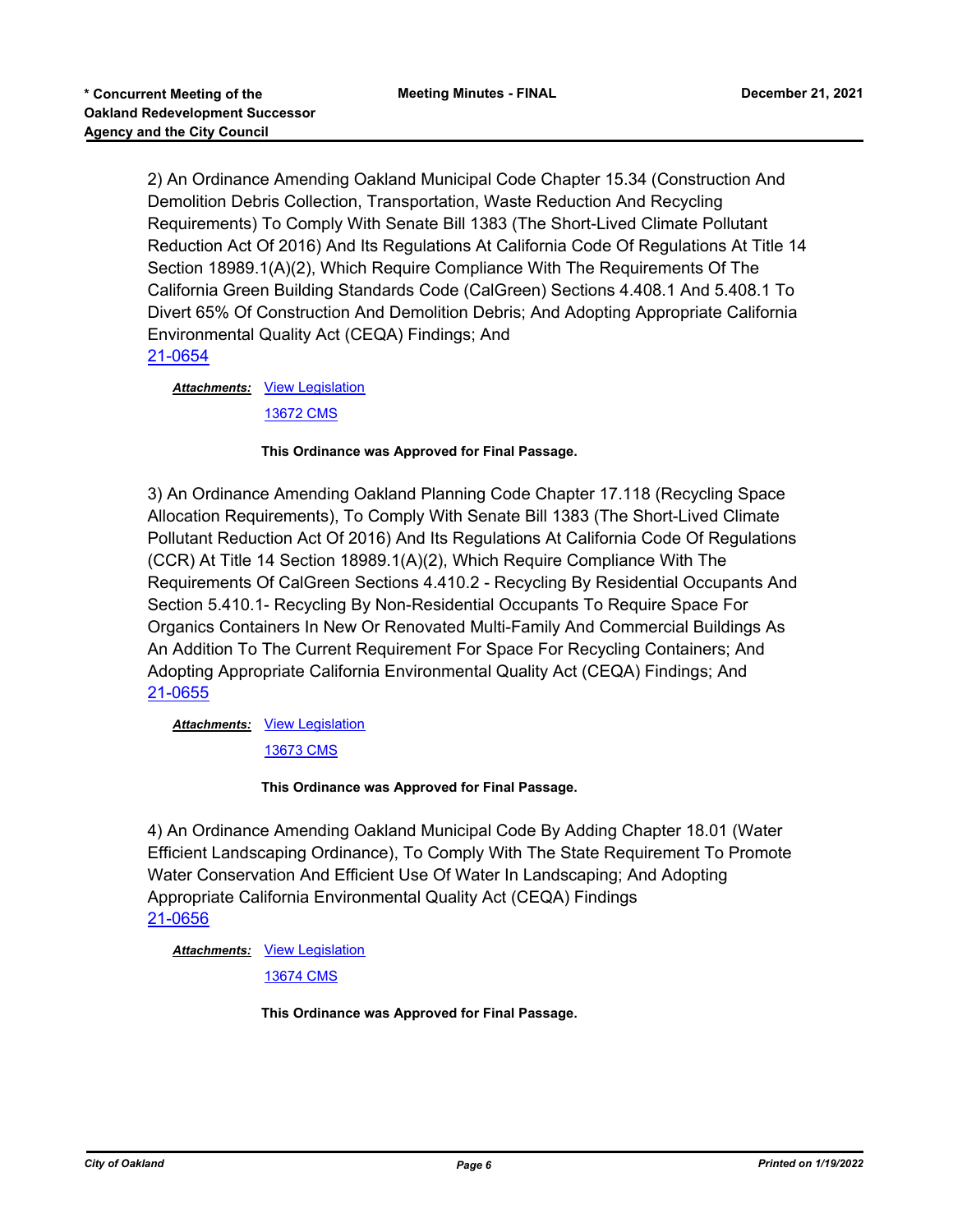**2.10** Subject: Oak Knoll Community Facilities District (CFD) From: Economic & Workforce Development Department Recommendation: Adopt An Ordinance Levying Special Taxes Within Three Improvement Areas In The City Of Oakland Community Facilities District No. 2021-1 (Oak Knoll Facilities And Services), And Making Findings Under The California Environmental Quality Act (CEQA) [21-0815](http://oakland.legistar.com/gateway.aspx?m=l&id=/matter.aspx?key=32740)

Attachments: [View Legislation](http://oakland.legistar.com/gateway.aspx?M=F&ID=77c5d336-41e2-4faa-b0e2-27da4736e40c.pdf)

[13675 CMS](http://oakland.legistar.com/gateway.aspx?M=F&ID=b42fe722-5de8-43d0-8966-70b65658c711.pdf)

#### **This Ordinance was Approved for Final Passage.**

- **2.11** Subject: Citizens Options For Public Safety (COPS) Grant FY 2021
	- From: Oakland Police Department

Recommendation: Adopt A Resolution Authorizing The City Administrator To Accept And Appropriate The XXIV Fiscal Year (FY) 2021 State Of California "Citizens Options For Public Safety" (State COPS Grant XXIV) Allocation In The Amount Of Six Hundred Sixty-Four Thousand One Hundred Ninety Dollars (\$664,190) Plus Accrued Interest Earnings, Of Up To Ten Thousand Dollars For A Total Amount Not To Exceed Six Hundred Seventy-Four Thousand One Hundred Ninety Dollars (\$674,190) To Fund Helicopter Maintenance, Computer And Technology Upgrades, And Criminal Investigation Interview Room Upgrades

[21-0861](http://oakland.legistar.com/gateway.aspx?m=l&id=/matter.aspx?key=32785)

**Attachments: [View Report](http://oakland.legistar.com/gateway.aspx?M=F&ID=b6440ea1-1c7c-44a6-ae44-f22de4f7051f.pdf)** 

[View Report Attachment A](http://oakland.legistar.com/gateway.aspx?M=F&ID=2d243172-4820-4b17-a2d6-d9b45622513a.pdf)

[View Legislation](http://oakland.legistar.com/gateway.aspx?M=F&ID=2b9d253f-34ef-4e41-8aa8-9e7b2ca6d053.pdf)

[88959 CMS](http://oakland.legistar.com/gateway.aspx?M=F&ID=6f62fbce-97fb-4a49-afcc-d3a1371cc0fa.pdf)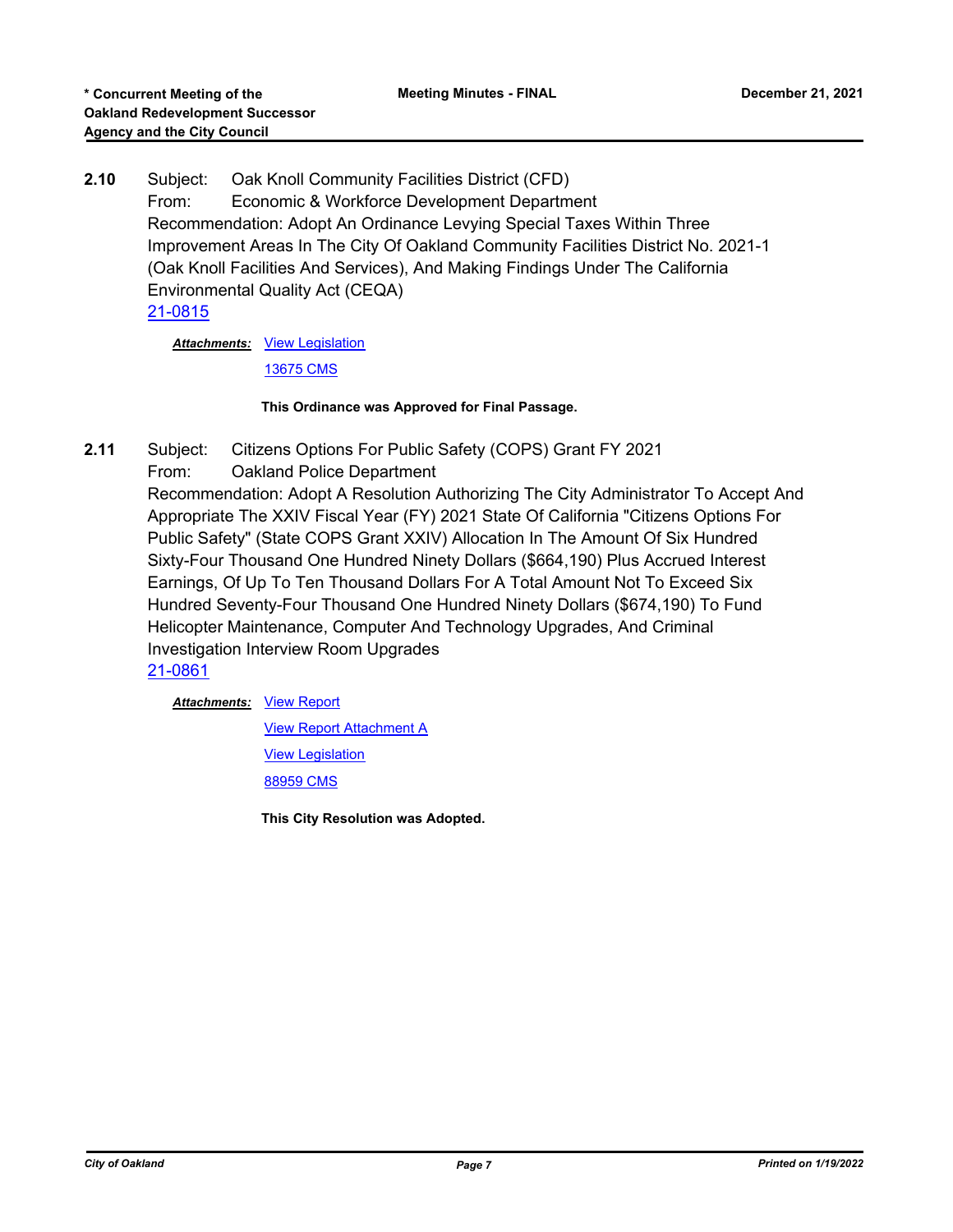# **2.12** Subject: Fire Station No. 10 Dormitory Renovation Construction Contract Award From: Oakland Public Works Department Recommendation: Adopt A Resolution:

(1) Awarding A Construction Contract In An Amount Not To Exceed One Million Two Hundred Thousand Dollars (\$1,200,000.00) To The Lowest Responsive And Responsible Bidder, For The Construction Of The Fire Station No. 10 Dormitory Renovation Project, In Accordance With The Project Plans And Specifications And Contractor's Bid; Or

(2) If No Valid Bids Are Received, Or The Bids Are Deemed Non-Responsive Or Non-Responsible And/Or Exceed The Engineer's Estimate By More Than Ten Percent (10%), The City Administrator, Or Designee, May Reject All Bids And Award The Contract, For An Amount Not To Exceed One Million Two-Hundred Thousand Dollars (\$1,200,000.00) In The Open Market, Without Return To Council; And 3)Adopting Appropriate California Environmental Quality Act (CEQA) Findings [21-0858](http://oakland.legistar.com/gateway.aspx?m=l&id=/matter.aspx?key=32782)

**Attachments: [View Report](http://oakland.legistar.com/gateway.aspx?M=F&ID=221a9d9d-bc38-4114-b37e-ab6c51104b67.pdf) [View Attachment A](http://oakland.legistar.com/gateway.aspx?M=F&ID=c4ef4927-7852-48f8-ace0-ef7bbb23ba03.pdf)** [View Legislation](http://oakland.legistar.com/gateway.aspx?M=F&ID=325fe036-a093-43a0-b7af-a17bbe06d47a.pdf) [88960 CMS](http://oakland.legistar.com/gateway.aspx?M=F&ID=738f466e-891e-4a03-8f28-5dd2993585fc.pdf)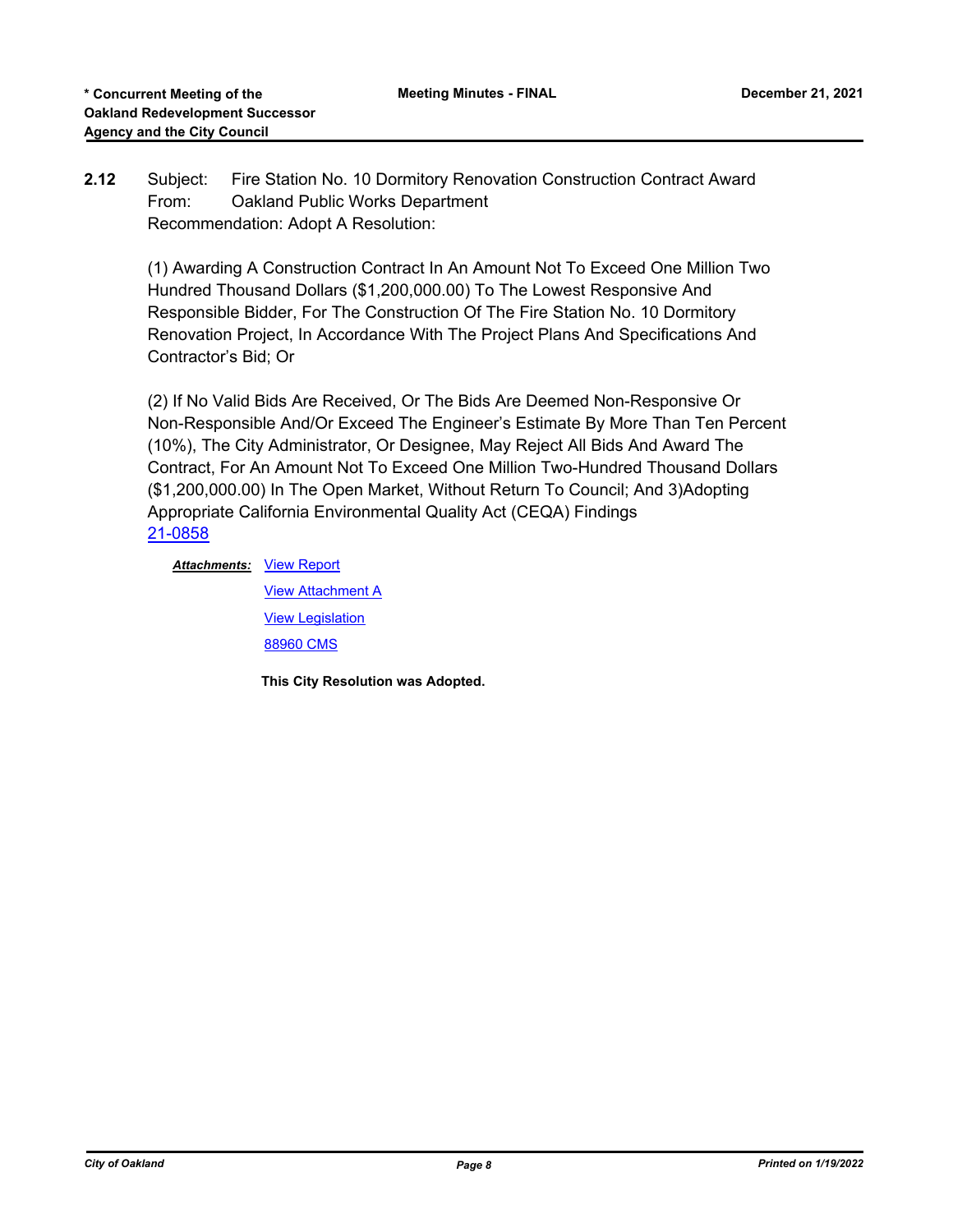# **2.13** Subject: Contract Award For HSIP8 - Oakland Hills

From: Transportation Department

Recommendation: Adopt A Resolution (1) Awarding A Construction Contract To AZ Construction Inc. Doing Business As Ace Fence Company, For Highway Safety Improvement Program (HSIP) Cycle 8, Oakland Hills Project, Project No. 1004013, The Lowest, Responsible, Responsive Bidder In Accordance With Project Plans, Specifications, State Requirements, And With Contractor's Bid In The Amount Of Five Hundred Twenty-One Thousand Three Hundred Fifteen Dollars (\$521,315); And (2) Adopt Appropriate California Environmental Quality Act (CEQA) Findings [21-0875](http://oakland.legistar.com/gateway.aspx?m=l&id=/matter.aspx?key=32799)

#### **Attachments: [View Report](http://oakland.legistar.com/gateway.aspx?M=F&ID=5fb4f46a-c50d-4ae9-82e7-aa1a07261333.pdf)**

**[View Report Attachment A](http://oakland.legistar.com/gateway.aspx?M=F&ID=9e85e988-4fb1-4580-bd6b-e5d4f0ac1d1e.pdf) [View Report Attachment B](http://oakland.legistar.com/gateway.aspx?M=F&ID=6ddc06a3-4efa-48d1-a562-a1c90c89ce48.pdf)** [View Report Attachment C](http://oakland.legistar.com/gateway.aspx?M=F&ID=1c5af308-f873-4d46-90ba-21d856452501.pdf) [View Report Attachment D](http://oakland.legistar.com/gateway.aspx?M=F&ID=0828856f-0cb9-4b3a-bfbe-5f46162bb9cc.pdf) **[View Report Attachment E](http://oakland.legistar.com/gateway.aspx?M=F&ID=f2f7e937-f056-4218-bb66-7cce789fe7c2.pdf)** [View Legislation](http://oakland.legistar.com/gateway.aspx?M=F&ID=6c272038-83f5-4778-83b2-a0ae1643aafd.pdf) [88961 CMS](http://oakland.legistar.com/gateway.aspx?M=F&ID=a73dba6c-6856-4256-b8d1-16fa718d6ffd.pdf)

#### **This City Resolution was Adopted.**

**2.14** Subject: City Of Oakland V. California Waste Solutions - Ordinance

# From: Office Of The City Attorney

Recommendation: Adopt An Ordinance Amending Ordinance No. 13274 C.M.S. Which Awarded California Waste Solutions, Inc. ("CWS") An Exclusive Residential Recycling Collection Services Franchise Contract ("RR Franchise Agreement"), To Authorize And Approve The First Amendment To The RR Franchise Agreement Which Will: (1) Clarify The Rate For Premium Backyard Multi-Family ("MFD") Recycling Services For Carts; (2) Modify Certain Provisions And Services CWS Provides Under The RR Franchise Agreement As Described And Specified In This Ordinance And First Amendment To The RR Franchise Agreement; And (3) Adopt Appropriate California Environmental Quality Act ("CEQA") Findings

[21-0910](http://oakland.legistar.com/gateway.aspx?m=l&id=/matter.aspx?key=32834)

**Attachments: [View Report](http://oakland.legistar.com/gateway.aspx?M=F&ID=4920f04e-3f08-472c-b0bb-48f6471ef58c.pdf)** 

[View Legislation](http://oakland.legistar.com/gateway.aspx?M=F&ID=53047819-e40a-443f-b2d8-b84b66bc3510.pdf)

[13676 CMS](http://oakland.legistar.com/gateway.aspx?M=F&ID=2bfbaf57-23a3-472e-ac90-40375f274869.pdf)

**This Ordinance was Approved for Final Passage.**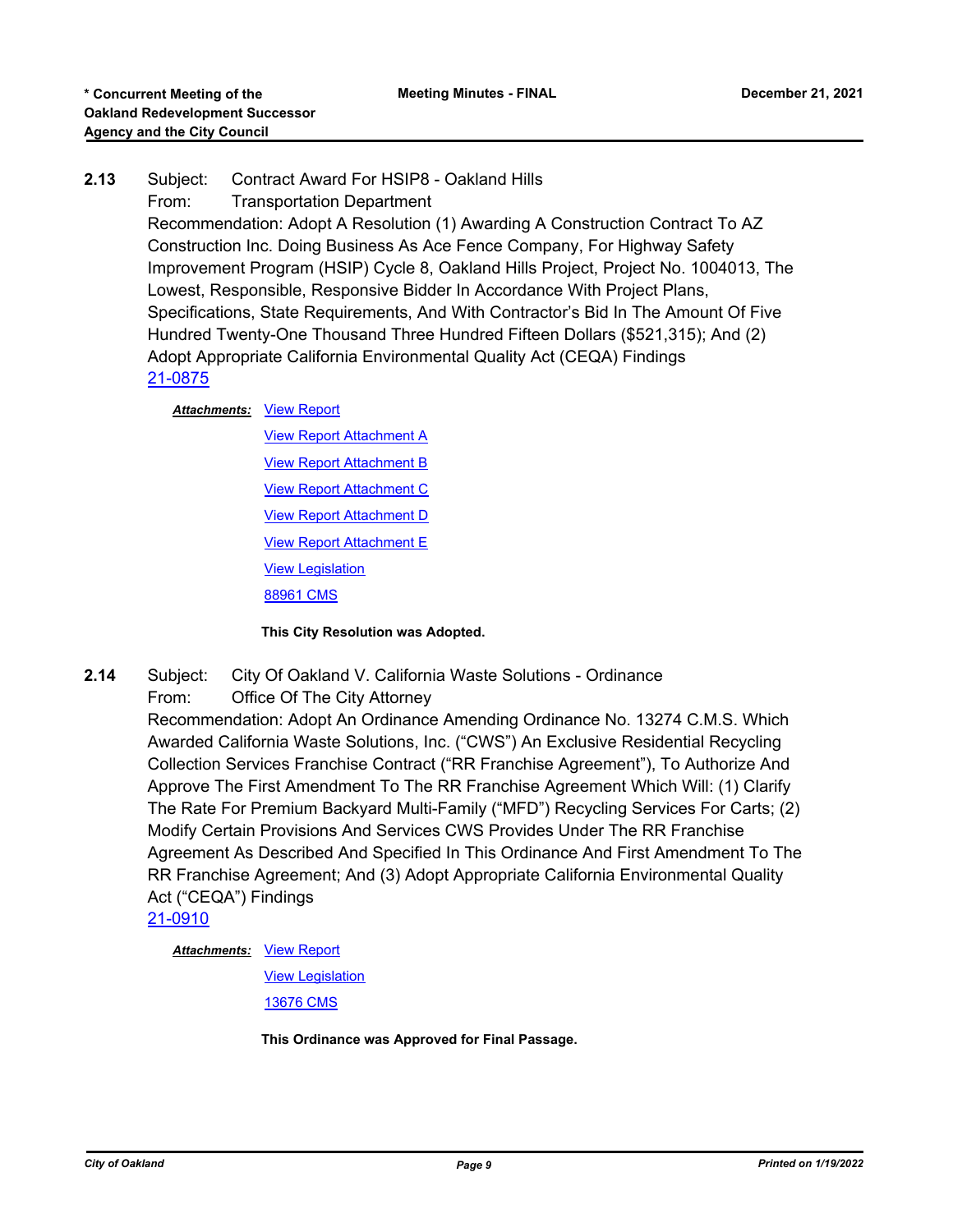**2.15** Subject: Gateway Bank, F.S.B. V. City Of Oakland From: Office Of The City Attorney Recommendation: Adopt A Resolution Authorizing And Directing The City Attorney To Compromise And Settle The Case Of Gateway Bank, F.S.B. V. City Of Oakland And Does 1 - 10, Inclusive, Alameda County Superior Court Case No. RG21098594, City Attorney's File No. 33856, In The Amount Of Three Hundred-Seven Thousand And Three Hundred-Seventy Dollars And Eight Cents (\$307,370.08) (Department Of Public Works - Failed Sewer Main) [21-0933](http://oakland.legistar.com/gateway.aspx?m=l&id=/matter.aspx?key=32857)

> **Attachments: [View Report](http://oakland.legistar.com/gateway.aspx?M=F&ID=940e568c-7f5b-415e-90d2-6ec5c79cbe57.PDF)** [View Legislation](http://oakland.legistar.com/gateway.aspx?M=F&ID=39ee54f8-dddb-4fb9-9a26-8fc61fe8eb30.PDF) [88962 CMS](http://oakland.legistar.com/gateway.aspx?M=F&ID=2baca6ec-78ff-4d3e-8e01-a812a8f34e25.pdf)

> > **This City Resolution was Adopted.**

**2.16** Subject: IAFF MOU Amendment With Aircraft Rescue Fire Fighters Services From: Human Resources Management Department Recommendation: Adopt A Resolution Approving An Amendment To The Memorandum Of Understanding Between The City Of Oakland And The International Association Of Firefighters, Local 55 (IAFF MOU), Increasing The Fire Protection And Aircraft Rescue Firefighting Services (ARFF) Specialty Pay By An Additional 4% Retroactively Effective As Of The First Full Pay Period In July 2021 And Conditioned Upon The Agreement By The Port Of Oakland To Provide Full Reimbursement To The City For ARFF Pay [21-0902](http://oakland.legistar.com/gateway.aspx?m=l&id=/matter.aspx?key=32826)

**Attachments: [View Report](http://oakland.legistar.com/gateway.aspx?M=F&ID=055b51ef-22fb-4291-98b0-db1cd4eb857a.pdf)** 

[View Legislation](http://oakland.legistar.com/gateway.aspx?M=F&ID=9721827c-9d0f-4136-9ba7-170e252cff1f.pdf)

[88963 CMS](http://oakland.legistar.com/gateway.aspx?M=F&ID=ae314fe5-c6b9-430c-a73a-2b7ff41b73d3.pdf)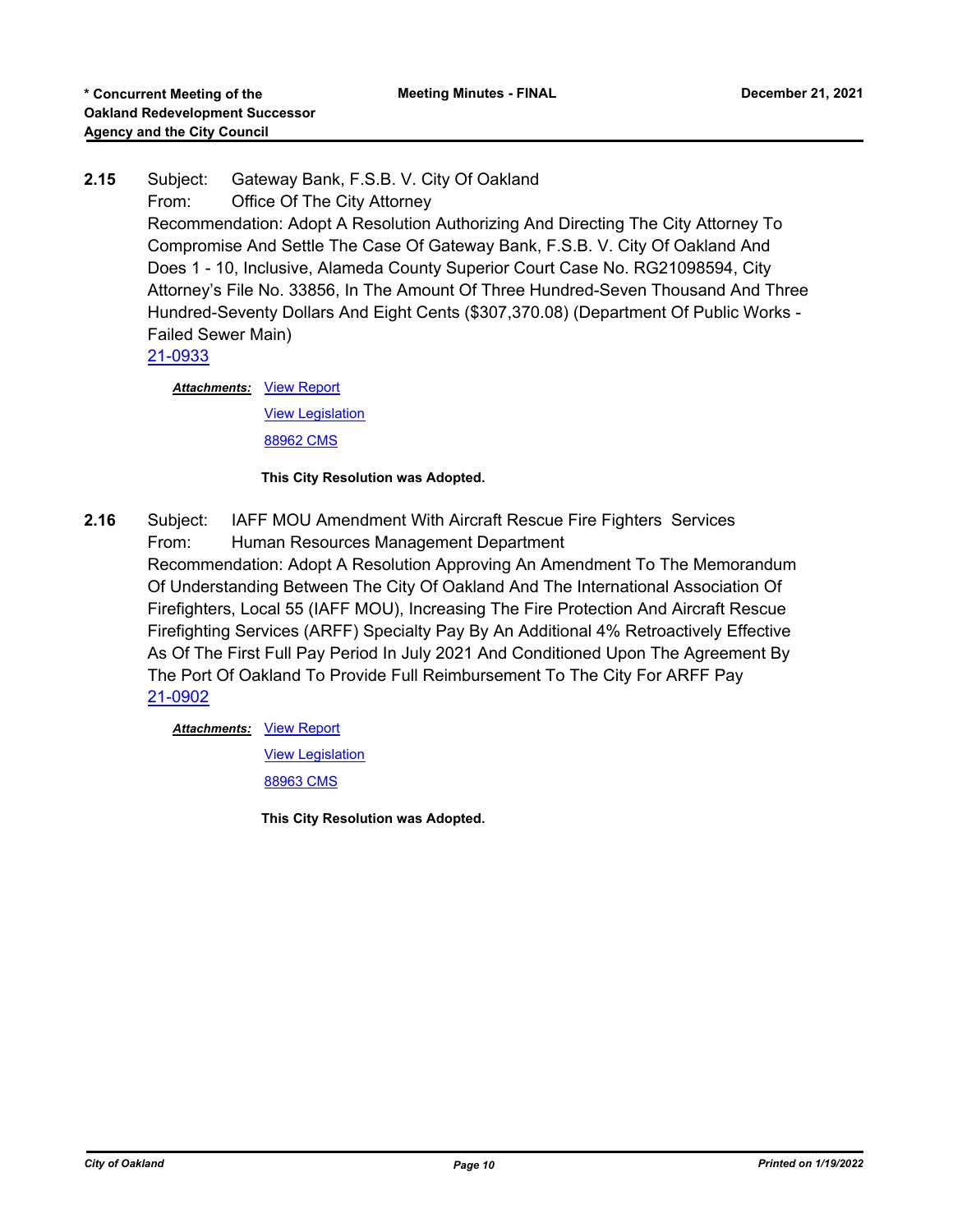# **2.17** Subject: Acceptance Of SAMHSA ReCAST Grant From: Human Services Department Recommendation: Adopt A Resolution:

(1) Accepting And Appropriating A Grant Awarded By The United States Substance Abuse And Mental Health Services Administration (SAMHSA) In The Amount Of Five Million Dollars (\$5,000,000) To Be Disbursed In Equal Payments Of One Million Dollars (\$1,000,000) Annually For Five Years For The Resiliency In Communities After Stress And Trauma (Recast) Program From September 29, 2021 Through September 30, 2026;

(2) Approving 1.00 Full Time Equivalent Project Manager I And 0.50 Full Time Equivalent Administrative Assistant II Positions In The Human Services Department From September 29, 2021 To September 30, 2026 For Required Program Implementation;

(3) Awarding Grant Agreements To Various Non-Profit And Public Agencies To Provide Trauma Informed Behavioral Health Services To High-Risk Youth And Their Families Impacted By Violence And Systemic Racism From October 1, 2021 Through September 30, 2022; And

(4) Waiving Request For Proposal/Qualifications Requirements And Awarding Professional Service Agreements To Resource Development Associates In An Amount Not To Exceed Fifty Thousand Dollars (\$50,000) And Bright Research Group In An Amount Not To Exceed One Hundred, Twenty-Five Thousand Dollars (\$125,000) For One-Year Terms From September 29, 2021 Through September 30, 2022 To Provide Services Necessary To Fulfill The Requirements Of The Recast Grant [21-0927](http://oakland.legistar.com/gateway.aspx?m=l&id=/matter.aspx?key=32851)

**Attachments: [View Report](http://oakland.legistar.com/gateway.aspx?M=F&ID=ec8fe4f0-acc1-493c-b271-cced4b7f1672.pdf)** 

[View Legislation](http://oakland.legistar.com/gateway.aspx?M=F&ID=6c91fb31-2bed-4263-8fd7-48f28fa38e10.pdf) [88964 CMS](http://oakland.legistar.com/gateway.aspx?M=F&ID=999f974c-7abf-411c-9018-c78d84b9cf37.pdf)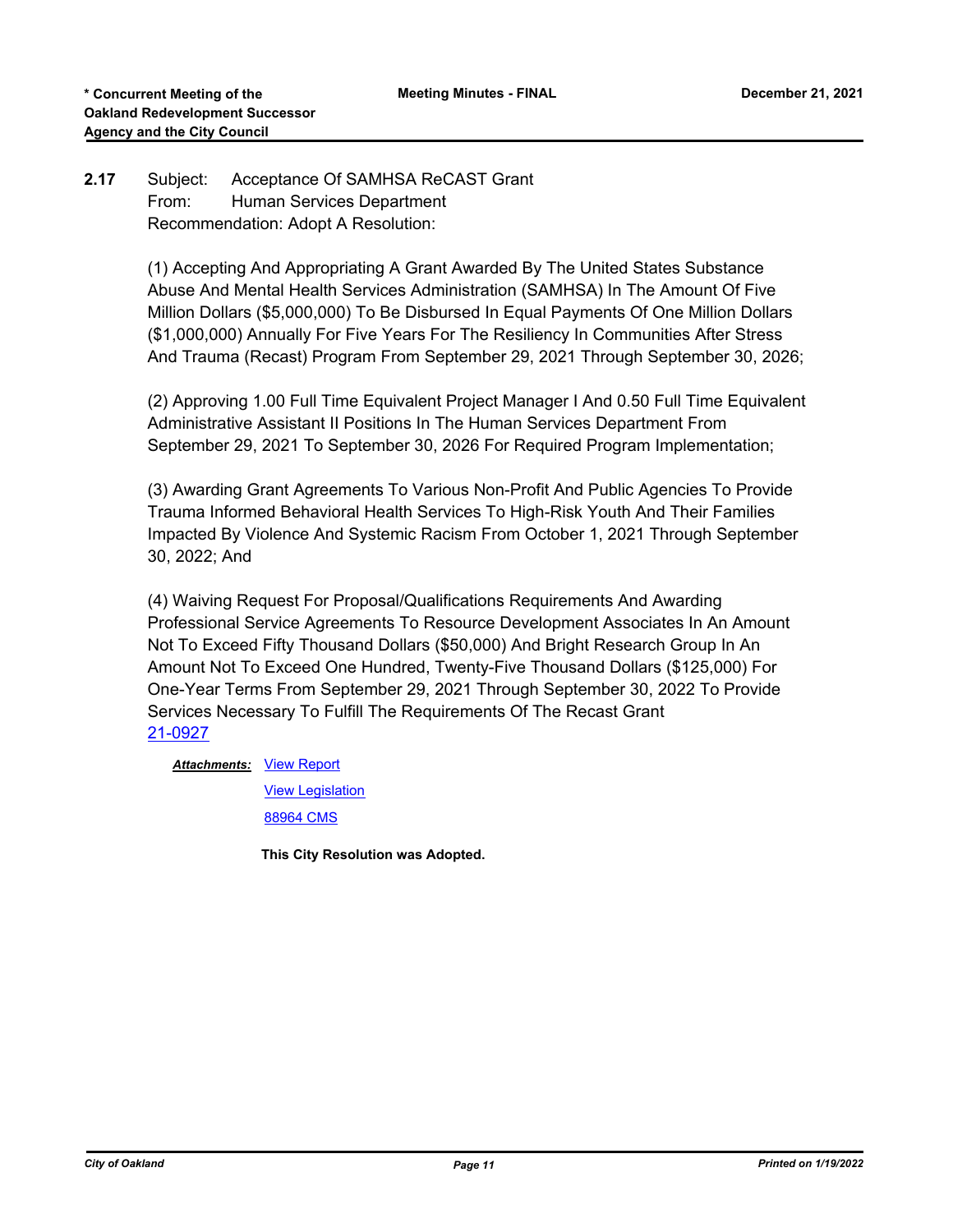# **2.18** Subject: Professional Services Agreements For On-Call Landscape Architects From: Oakland Public Works Department Recommendation: Adopt A Resolution Authorizing The City Administrator To Award And Execute A Series Of Professional Services Agreements For On-Call Landscape Architectural Services For A Period Of Four (4) Years With The Following Firms: 1) Bay Tree; 2) Bottomley Associates; 3) Community Design And Architecture; 4) Dillingham Associates; 5) Jett.; 6) Keller Mitchell; 7) Kimley Horn; 8) Mantle; 9) Merrill Morris Partners; 10) Meyer Studio Land Architects; 11) NCE; 12) PGA Design; 13) RHAA Landscape Architects; 14) Terrain Studio; 15) UDLA And 16) WRT, Each For An Amount Not To Exceed Seven Hundred Fifty Thousand Dollars (\$750,000.00) [21-0899](http://oakland.legistar.com/gateway.aspx?m=l&id=/matter.aspx?key=32823)

#### **Attachments: [View Report](http://oakland.legistar.com/gateway.aspx?M=F&ID=bd6401f0-c68f-4174-b5be-ac2debafbeb6.pdf)**

[View Attachment A](http://oakland.legistar.com/gateway.aspx?M=F&ID=6d948cc0-3095-4e86-8c77-5d385e1734c2.pdf) [View Legislation](http://oakland.legistar.com/gateway.aspx?M=F&ID=e41a871b-2963-42b7-8439-bdf33a1958c8.pdf) [88965 CMS](http://oakland.legistar.com/gateway.aspx?M=F&ID=dab23fd1-dbb6-4902-860f-9497c78982e5.pdf)

#### **This City Resolution was Adopted.**

- **2.19** Subject: Skyline Boulevard Evacuation Corridor Fire Prevention Project
	- From: Oakland Public Works Department

Recommendation: Adopt A Resolution Authorizing The City Administrator To Accept And Appropriate 1) Six Hundred Thousand Dollars (\$600,000) From The California Department Of Forestry And Fire Protection (CAL FIRE) Fuel Reduction Program, And 2) Two Hundred And Twenty-Four Thousand Dollars (\$224,000) From The CAL FIRE Fire Prevention Grants Program, For A Total Of Eight Hundred And Twenty-Four Thousand Dollars (\$824,000) For The Completion Of The Skyline Boulevard Evacuation Corridor Project Involving The Removal Of Dead And Hazardous Trees Along Skyline Boulevard, And The Planting Of One Hundred And Fifty (150) Oak Trees As Shaded Fuel Breaks [21-0901](http://oakland.legistar.com/gateway.aspx?m=l&id=/matter.aspx?key=32825)

#### **Attachments: [View Report](http://oakland.legistar.com/gateway.aspx?M=F&ID=0ccbfb31-eb2d-4ed7-89e2-f73657be3e3b.pdf)**

[View Attachment A](http://oakland.legistar.com/gateway.aspx?M=F&ID=ab833428-89c8-485e-a1b1-2c0aa5873425.pdf) **[View Attachment B](http://oakland.legistar.com/gateway.aspx?M=F&ID=892a00b1-c7af-40ac-875f-263967e3e557.pdf)** [View Legislation](http://oakland.legistar.com/gateway.aspx?M=F&ID=b58defe4-017d-4edb-9f1b-6d313082f97b.pdf) [View Supplemental Legislation - 12/17/2021](http://oakland.legistar.com/gateway.aspx?M=F&ID=43e2c79c-bc9f-4b38-8e53-c7b965b5c816.pdf) [88966 CMS](http://oakland.legistar.com/gateway.aspx?M=F&ID=7fe36577-cff5-488f-8852-4c32968957a5.pdf)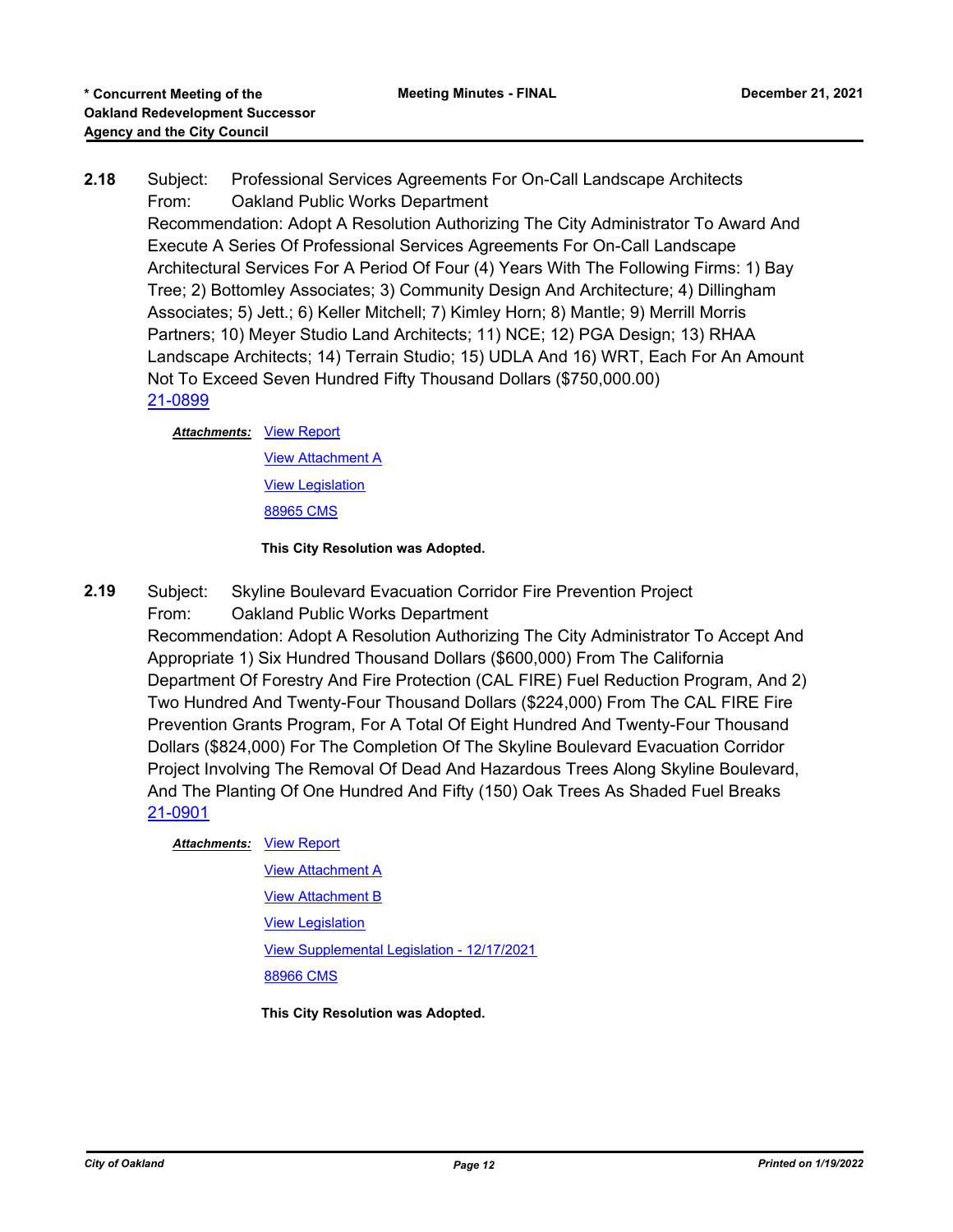# **2.20** Subject: Hamilton Apartments Loan Extension

From: Housing And Community Development Department Recommendation: Adopt A Resolution Amending Two Affordable Housing Loans Authorized By Redevelopment Agency Resolution Nos. 91-38 C.M.S., 95-09 C.M.S., And 97-73 C.M.S. To 2101 Telegraph Avenue Associates, An Affiliate Of Mercy Housing, Inc., For The Hamilton Apartments Project At 2101 Telegraph Avenue To (1) Extend The Term Of The Loans And Regulatory Agreement By Fifty-Five Years; (2) Reduce The Interest Rate Of The Loans From Six Percent To Three Percent Simple Interest; And (3) Update The Repayment Terms And Other Provisions To Be Consistent With Current City Policies [21-0926](http://oakland.legistar.com/gateway.aspx?m=l&id=/matter.aspx?key=32850)

**Attachments: [View Report](http://oakland.legistar.com/gateway.aspx?M=F&ID=2c990ebb-0e19-4435-9840-ec152fe459c5.pdf)** [View Legislation](http://oakland.legistar.com/gateway.aspx?M=F&ID=ae50364b-d15b-40c4-9f36-40c46bd05ce9.pdf) [88967 CMS](http://oakland.legistar.com/gateway.aspx?M=F&ID=feac5593-caed-4d6a-8797-572c118d1698.pdf)

#### **This City Resolution was Adopted.**

**2.21** Subject: 1707 Wood Street Exclusive Negotiation Agreement Extension From: Housing And Community Development Department Recommendation: Adopt A Resolution Amending Resolution No. 87795 C.M.S. To Authorize An Amendment To The Exclusive Negotiation Agreement (ENA) With Midpen Housing Corporation And Habitat For Humanity East Bay/Silicon Valley, Inc., For The Development Of Affordable Housing At The City-Owned Real Property Located At 1707 Wood Street, To Extend The Term By Eighteen Months, With Two Administrative Options To Extend The Term An Additional Six Months And Up To Eighteen Months [21-0906](http://oakland.legistar.com/gateway.aspx?m=l&id=/matter.aspx?key=32830)

**Attachments: [View Report](http://oakland.legistar.com/gateway.aspx?M=F&ID=a994a4e9-d938-4101-8b1d-7357a0f94778.pdf)** 

[View Legislation](http://oakland.legistar.com/gateway.aspx?M=F&ID=843df944-ebf1-4100-bdc1-d19c3fc6e97a.pdf)

[88968 CMS](http://oakland.legistar.com/gateway.aspx?M=F&ID=c475b7ca-8dcd-40b9-9f60-8f99fd972286.pdf)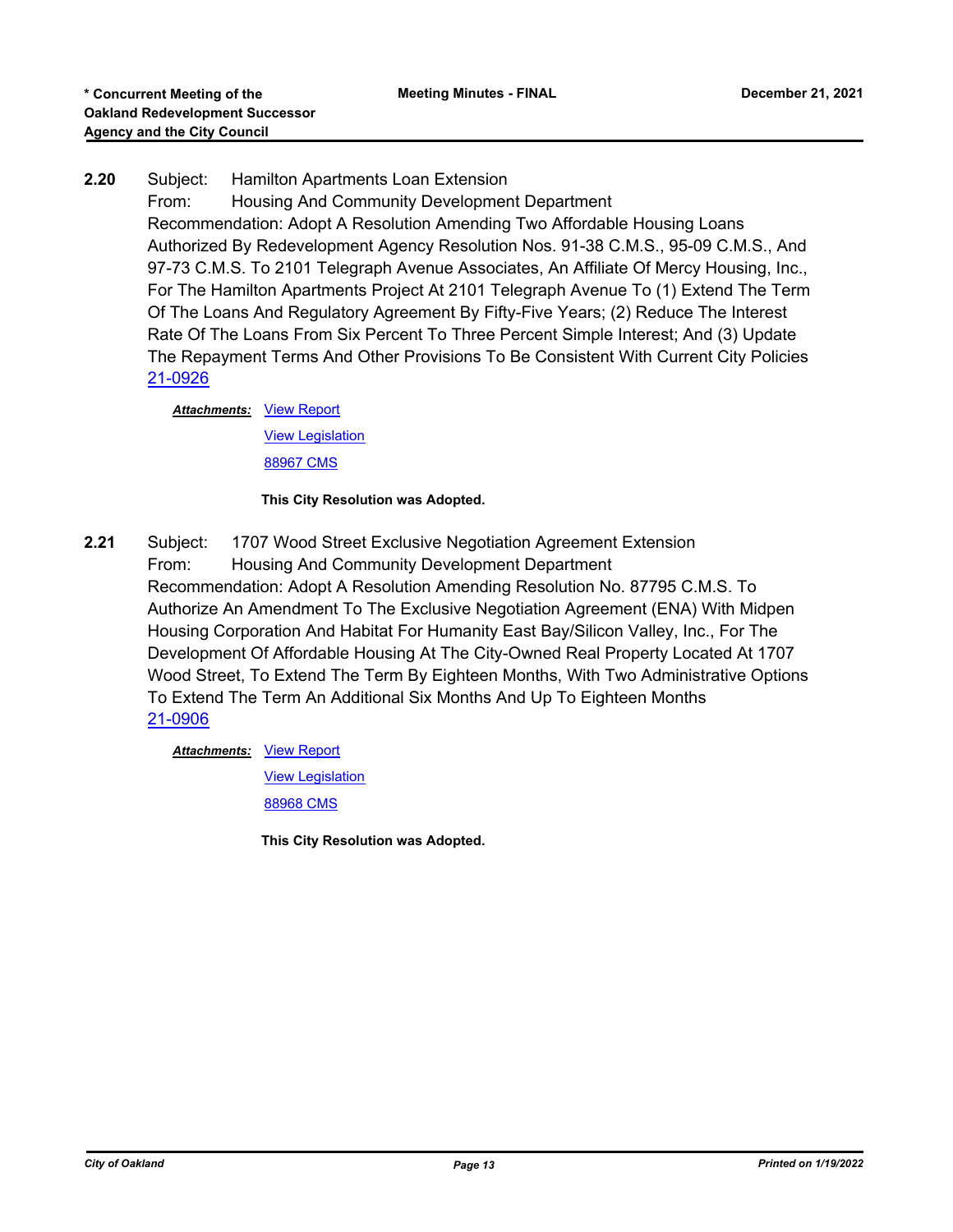# **2.22** Subject: Amend Five Professional Services Agreements From: Housing And Community Development Department Recommendation: Adopt A Resolution Authorizing The City Administrator To Extend The Terms Of Five Professional Services Agreements With Increases To The Amounts Of Three Professional Services Agreements To The Following Consultants Who Will Provide Critically Needed Services To The Housing And Community Development Department And Waive The Request For Proposals/Qualifications Process:

(1) City Data Services, Extending The Term From December 15, 2021 To December 31, 2024 With An Option To Renew For Two Additional One-Year Terms And Expanding The Scope Of Work And Increasing The Amount Of The Agreement From \$43,100 To An Amount Not To Exceed \$177,180; And

(2) Katharine Gale, Extending The Term From December 31, 2021 To June 30, 2022 And Increasing The Amount Of The Agreement From \$41,040 To An Amount Not To Exceed \$50,000; And

(3) Amy Hiestand Consultant, LLC Extending The Term From December 31, 2021 To December 31, 2022 And Increasing The Amount Of The Agreement From \$99,999 To An Amount Not To Exceed \$150,000; And

(4) Kenneth Jones, Extending The Term From December 31, 2021 To December 31, 2022; And

(5) Urban Homesteading Assistance Board, Extending The Term From April 5, 2021 To December 31, 2022 [21-0928](http://oakland.legistar.com/gateway.aspx?m=l&id=/matter.aspx?key=32852)

**Attachments: [View Report](http://oakland.legistar.com/gateway.aspx?M=F&ID=95fc2435-f7db-4de6-b6a9-05489eccd208.pdf)** 

[View Legislation](http://oakland.legistar.com/gateway.aspx?M=F&ID=1202ef28-8822-45dd-a31b-f4f927da203a.pdf) [88969 CMS](http://oakland.legistar.com/gateway.aspx?M=F&ID=a787b3ef-eb89-4504-b123-04f6d0090d21.pdf)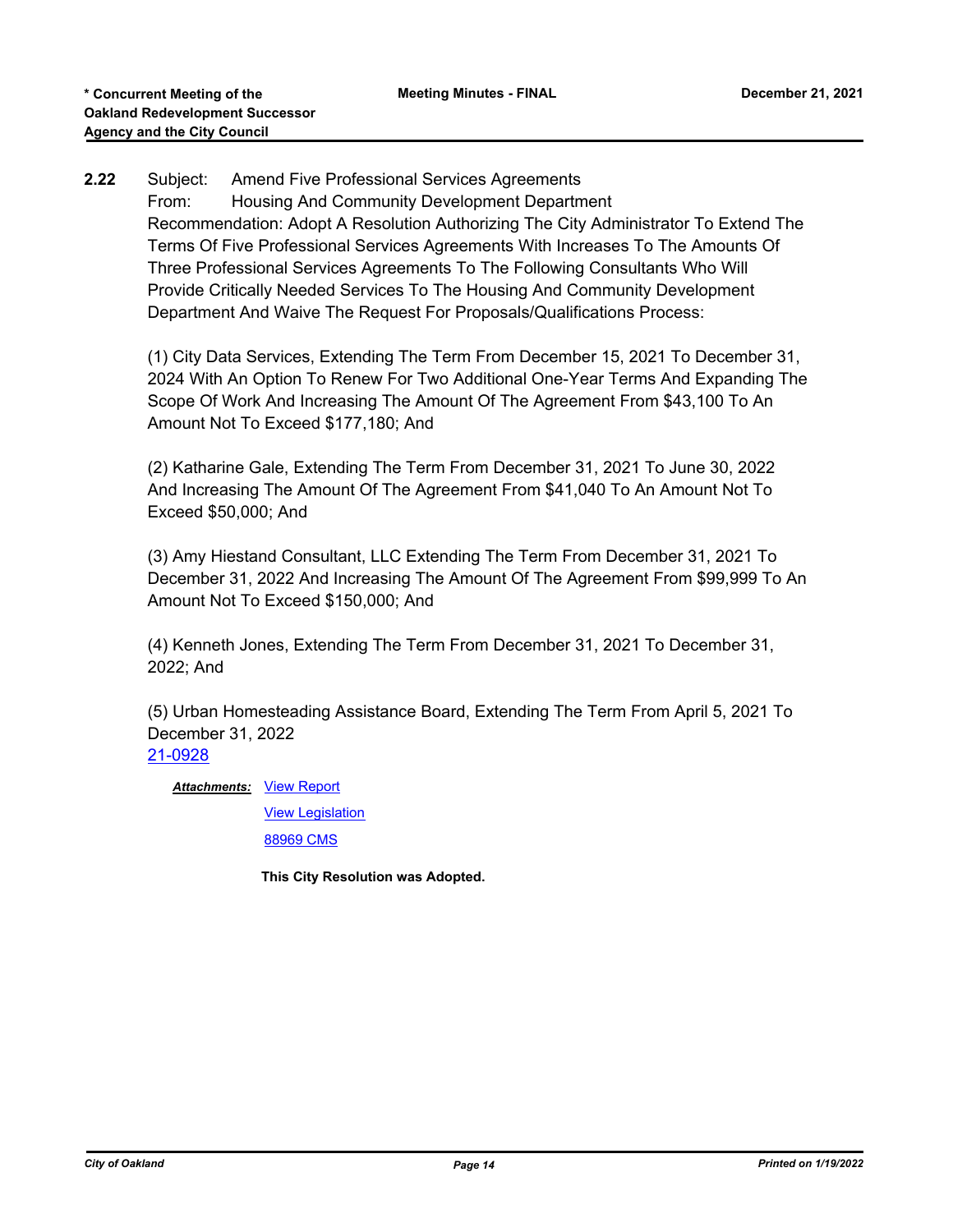**2.23** Subject: Tribal Agreement For Dr. Kenneth Anderson Senior Housing Project From: Planning & Building Department

Recommendation: Adopt A Resolution Authorizing The City Administrator To Negotiate And Execute A Tribal Cultural Resources Treatment And Monitoring Agreement Pursuant To Senate Bill 35 (2017) With The Confederated Villages Of Lisjan Regarding The Avoidance Of Any Adverse Effects On Tribal Cultural Resources As A Result Of The Dr. Kenneth Anderson Affordable Senior Housing Project Located At 1003 E. 15th Street [21-0915](http://oakland.legistar.com/gateway.aspx?m=l&id=/matter.aspx?key=32839)

**Attachments: [View Report](http://oakland.legistar.com/gateway.aspx?M=F&ID=b7d9d971-6c81-4d45-92e5-ccb7da441940.pdf)** 

[View Attachment A](http://oakland.legistar.com/gateway.aspx?M=F&ID=caf22bd7-075e-4f5f-bf85-7425bdfcd62c.pdf) [View Attachment B](http://oakland.legistar.com/gateway.aspx?M=F&ID=8be78872-f27f-41ec-8de2-caab6406b3fb.pdf) [View Legislation](http://oakland.legistar.com/gateway.aspx?M=F&ID=f997b63c-8442-4681-b668-274fdc502b2e.pdf) [88970 CMS](http://oakland.legistar.com/gateway.aspx?M=F&ID=d41db050-f47d-4e14-b746-662b7f7b84e0.pdf)

**This City Resolution was Adopted.**

**2.24** Subject: License Agreement With Woven Multimedia For Nonexclusive Right To "I'm Oakland"

From: Economic & Workforce Development Department

Recommendation: Adopt A Resolution Authorizing A License Agreement With Sabereh Mohammadkashi Dba Woven Multimedia For The Nonexclusive Right To Use The Documentary Short Film "I'm Oakland" Produced For The City As Part Of The Cultural Strategist-In-Government Program

[21-0914](http://oakland.legistar.com/gateway.aspx?m=l&id=/matter.aspx?key=32838)

**Attachments: [View Report](http://oakland.legistar.com/gateway.aspx?M=F&ID=799d85d3-9284-4714-aa82-70c5a1b62e76.pdf)** 

[View Report Attachment A](http://oakland.legistar.com/gateway.aspx?M=F&ID=e1cfe4f1-2843-4a67-a650-f2cd93138404.pdf) **[View Report Attachment B](http://oakland.legistar.com/gateway.aspx?M=F&ID=c1b77c18-239a-485f-be7e-3b269f14ff5b.pdf)** [View Report Attachment C](http://oakland.legistar.com/gateway.aspx?M=F&ID=51ed7383-b7e6-48f3-8b53-baca9162a0f5.pdf) [View Legislation](http://oakland.legistar.com/gateway.aspx?M=F&ID=366575ac-f92b-4f35-8563-d98468728a3e.pdf) [88971 CMS](http://oakland.legistar.com/gateway.aspx?M=F&ID=1a336b3d-64bf-43b0-99af-5e14f4e56534.pdf)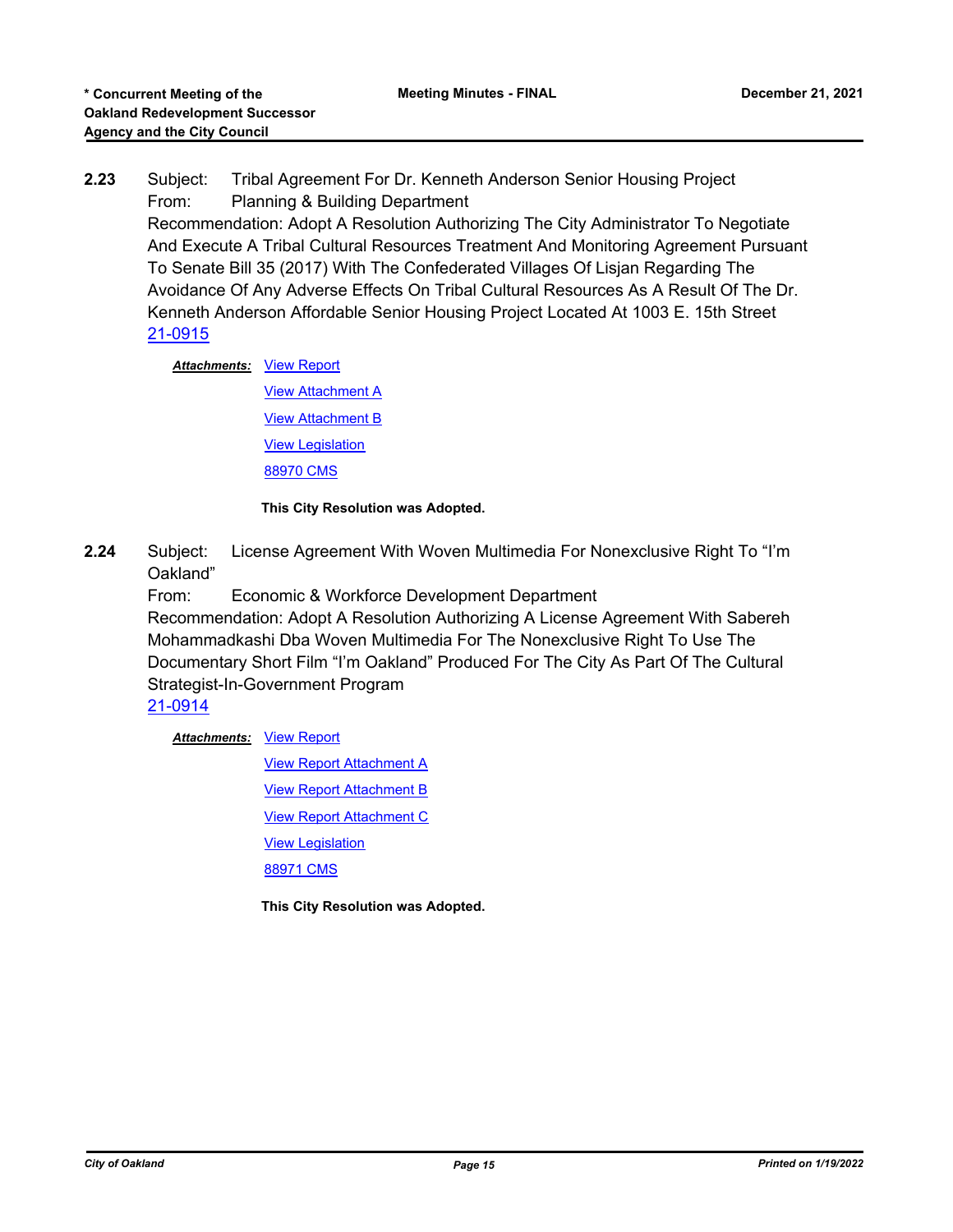**2.25** Subject: Bicyclist Pedestrian Advisory Commission From: Office Of The City Attorney Recommendation: Adopt A Resolution Confirming The Mayor's Appointment Of Alex Frank And Nick Whipps And Reappointment Of Fred "Phoenix" Mangrum To The Bicyclist Pedestrian Advisory Commission [21-0937](http://oakland.legistar.com/gateway.aspx?m=l&id=/matter.aspx?key=32861)

Attachments: [View Legislation](http://oakland.legistar.com/gateway.aspx?M=F&ID=826b594d-8aca-489d-a323-c077128040f5.pdf)

[88972 CMS](http://oakland.legistar.com/gateway.aspx?M=F&ID=b1a28f02-b286-468c-aab2-13ae40884781.pdf)

#### **This City Resolution was Adopted.**

**2.26** Subject: Oakland Youth Advisory Commission From: Office Of The City Attorney Recommendation: Adopt A Resolution Confirming The Mayor's Appointment Of Darby Hatfield, Kai Medina-Safir, And Hayden Thompson, As Members Of The Youth Advisory Commission [21-0938](http://oakland.legistar.com/gateway.aspx?m=l&id=/matter.aspx?key=32862)

> Attachments: [View Legislation](http://oakland.legistar.com/gateway.aspx?M=F&ID=c6f18ead-a55a-4e3e-bb58-77a6a3c8e77f.PDF) [88973 CMS](http://oakland.legistar.com/gateway.aspx?M=F&ID=34abb657-be66-49fb-9850-9a7568b3bf98.pdf)

#### **This City Resolution was Adopted.**

**S2.27** Subject: International Contact, Inc And Accent On Languages, Inc. Contract Increase From: Human Resources Management Department Recommendation: Adopt A Resolution Extending And Increasing The Contract For On Call Translation And Interpretation Services With (I) International Contact, Inc. For Three Years, From April 1, 2022 To March 31, 2025, By An Amount Not To Exceed \$300,000 (Three Hundred Thousand Dollars) To A New Cap Of \$460,000 (Four Hundred Sixty Thousand Dollars) For The Five-Year Contract Term, And (II) Accent On Languages, Inc. For Three Years, From April 1, 2022 To March 31, 2025, By An Amount Not To Exceed \$300,000 (Three Hundred Thousand Dollars) To A New Cap Of \$550,000 (Five Hundred Fifty Thousand Dollars) For The Five-Year Contract Term [21-0866](http://oakland.legistar.com/gateway.aspx?m=l&id=/matter.aspx?key=32790)

**Attachments: [View Report](http://oakland.legistar.com/gateway.aspx?M=F&ID=2778223c-04f7-4296-8fc2-154b89a1838c.pdf)** 

[View Legislation](http://oakland.legistar.com/gateway.aspx?M=F&ID=0ed48605-18be-48fb-9112-923dab59c9fc.pdf)

[88974 CMS](http://oakland.legistar.com/gateway.aspx?M=F&ID=82c696de-c63b-4ebf-93cc-be8b577f7955.pdf)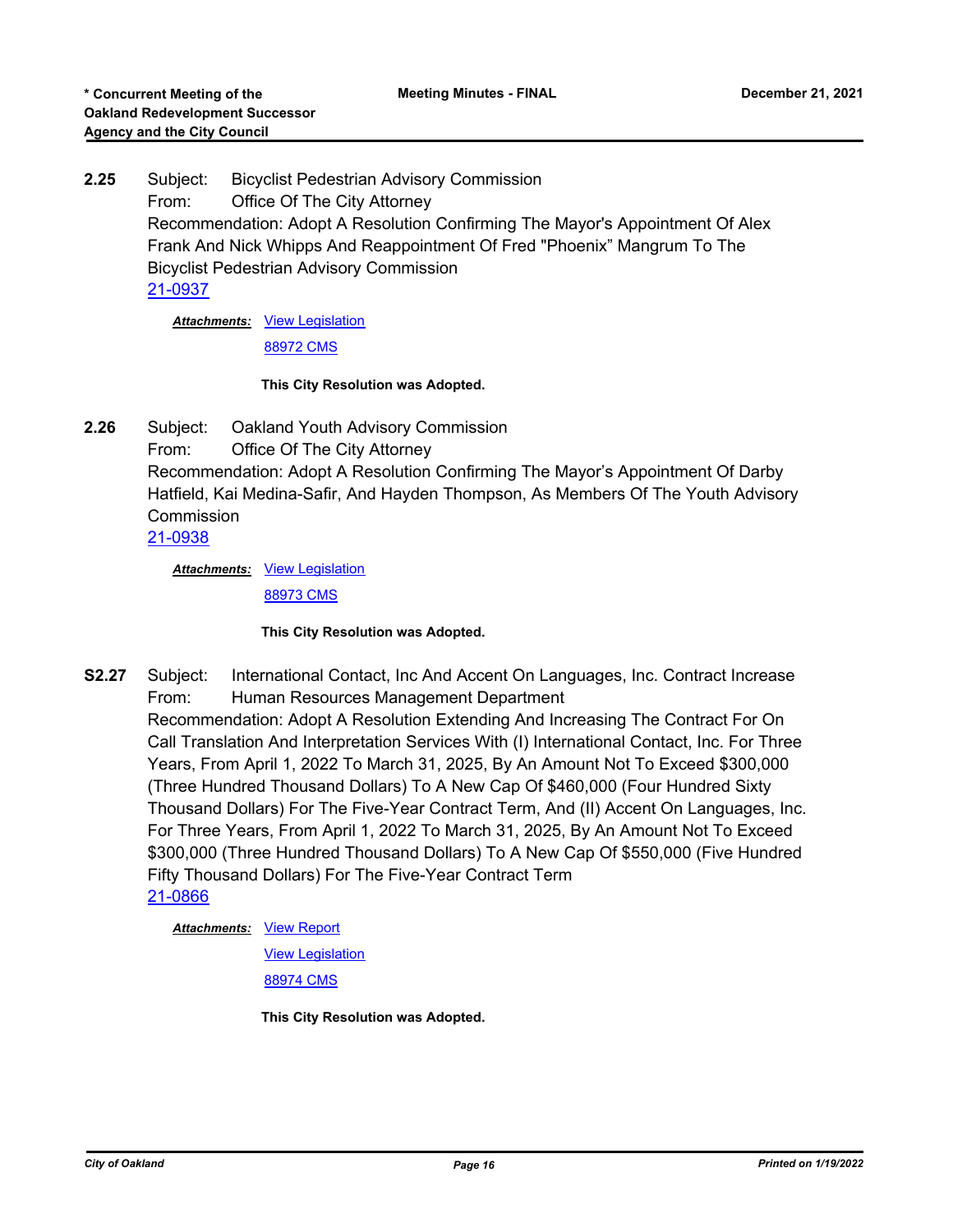# **S2.28** Subject: Five Year Pavement Prioritization Plan From: Transportation Department Recommendation: Adopt The Following Pieces Of Legislation;

1) A Resolution: Establishing A Five-Year Prioritization Plan For The City Of Oakland's Complete Streets Paving Program (2022-2027) And Adopting California Environmental Quality Act ("CEQA") Exemption Findings; And [21-0903](http://oakland.legistar.com/gateway.aspx?m=l&id=/matter.aspx?key=32827)

**Attachments: [View Report](http://oakland.legistar.com/gateway.aspx?M=F&ID=60a92ddc-9736-4317-a5c9-8d1a2b4ab031.pdf)** 

[View Report Attachment A](http://oakland.legistar.com/gateway.aspx?M=F&ID=20fe439b-2826-438a-8d95-6e7245a28471.pdf) [View Report Attachment B](http://oakland.legistar.com/gateway.aspx?M=F&ID=504bee17-052b-44bb-93db-3e975ea92e4b.pdf) [View Legislation](http://oakland.legistar.com/gateway.aspx?M=F&ID=94516545-f00f-46da-99e7-503688db8984.pdf) [88975 CMS](http://oakland.legistar.com/gateway.aspx?M=F&ID=58c5cc32-f98f-4df3-a97e-fb5b00757ffc.pdf)

**This City Resolution was Adopted.**

2) A Resolution: Authorizing The City Administrator To Award All Paving And Concrete Construction Contracts That Follow All City Advertising And Competitive Bidding Requirements And Are Awarded In Direct Service Of Delivering The 2022 Five Year Prioritization Plan In A Amount Not to Exceed Seventy-Five Millions Dollars, Without Return To City Council

[21-0904](http://oakland.legistar.com/gateway.aspx?m=l&id=/matter.aspx?key=32828)

Attachments: [View Legislation](http://oakland.legistar.com/gateway.aspx?M=F&ID=4e8dbcba-3bd8-47f4-a239-ea50bb528033.pdf)

[View Supplemental Legislation - 12/17/2021](http://oakland.legistar.com/gateway.aspx?M=F&ID=d766411a-204d-4b51-b63e-8c02e9054690.pdf) [88976 CMS](http://oakland.legistar.com/gateway.aspx?M=F&ID=005c47ca-257e-4fe0-a41e-c5971042c73e.pdf)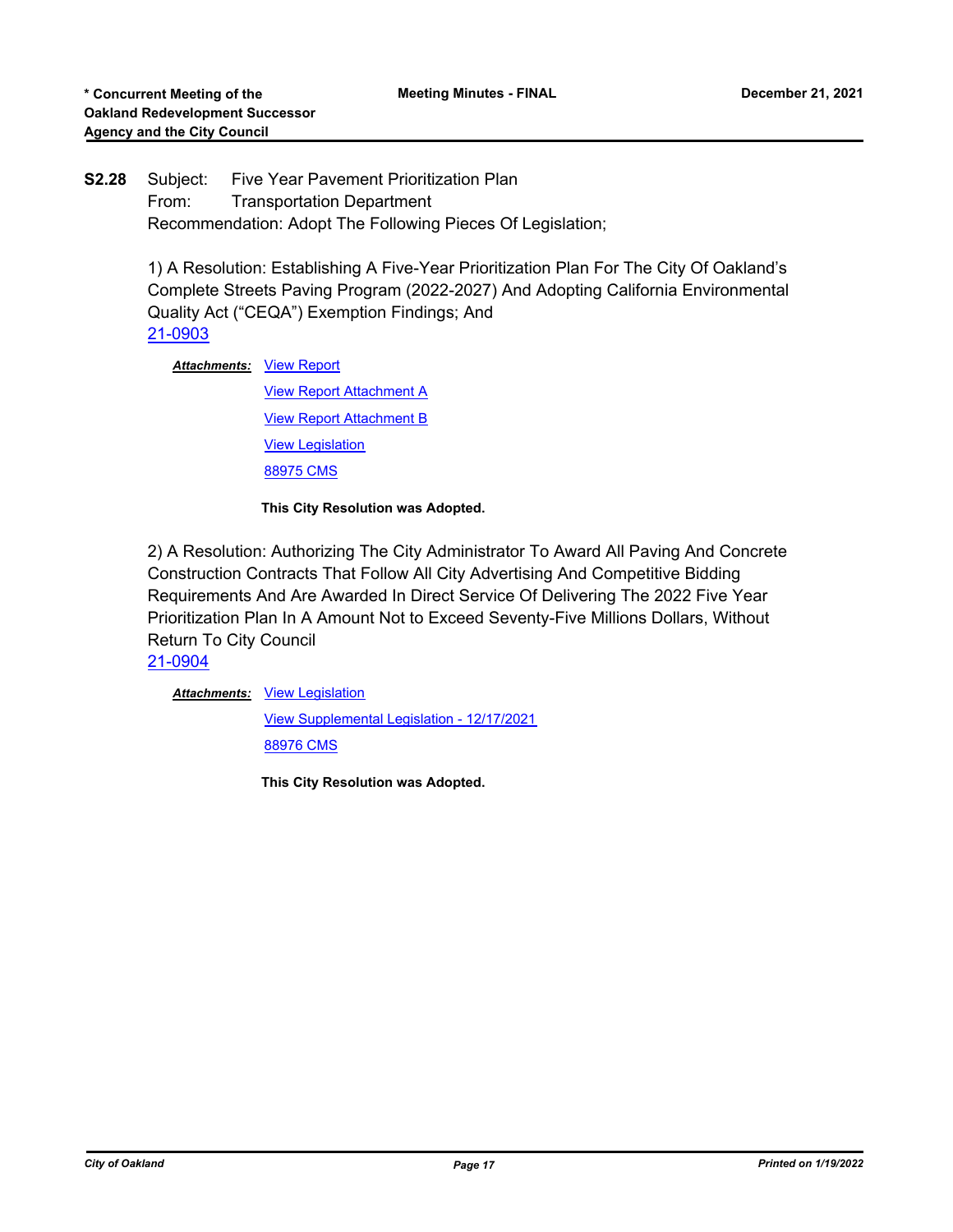**S2.30** Subject: Claudine Jones V. City Of Oakland, Joseph D. Evinger, Sara A. Evinger, From: Office Of The City Attorney Recommendation: Adopt A Resolution Authorizing And Directing The City Attorney To Compromise And Settle The Case Of Claudine Jones V. City Of Oakland, Joseph D. Evinger, Sara A. Evinger, And Does One Through Twenty, Alameda County Superior Court Case No. RG21087883, City Attorney's File No. 33578, In The Amount Of Three Hundred Thousand Dollars And Zero Cents (\$300,000.00) (Department Of Transportation - Dangerous Condition)

[21-0961](http://oakland.legistar.com/gateway.aspx?m=l&id=/matter.aspx?key=32885)

**Attachments: [View Report](http://oakland.legistar.com/gateway.aspx?M=F&ID=9042d8a6-3f87-4053-907d-2e29f4ba02d8.PDF)** 

[View Legislation](http://oakland.legistar.com/gateway.aspx?M=F&ID=2f32bfa3-1b72-45a8-8bf7-c589778752df.PDF)

**A motion was made by Nikki Fortunato Bas, seconded by Noel Gallo, that this matter be Withdrawn and Rescheduled to go before the \* Concurrent Meeting of the Oakland Redevelopment Successor Agency and the City Council, to be heard 1/18/2022. The motion carried by the following vote:**

**Aye:** 8 - Fife, Gallo, Kalb, Kaplan, Reid, Taylor, Thao, and Fortunato Bas

**NO VOTE:** 0

**S2.32** Subject: Negrete V. City Of Oakland

From: Office Of The City Attorney

Recommendation: Adopt A Resolution Authorizing And Directing The City Attorney To Compromise And Settle The Case Of Francisco Negrete, William Berger, Craig Tanaka, Brandon Hraiz, Josef Phillips, V. City Of Oakland; Police Commission Of The City Of Oakland; Does 1 - 10, Inclusive, Alameda County Superior Court Case No. RG20062117, City Attorney's File No. X04860-1, In The Amount Of Forty Thousand Dollars And Zero Cent (\$40,000.00) (Community Police Review Agency - Administrative Writ Of Mandamus)

[21-0963](http://oakland.legistar.com/gateway.aspx?m=l&id=/matter.aspx?key=32887)

**Attachments: [View Report](http://oakland.legistar.com/gateway.aspx?M=F&ID=ea8b0a79-0e93-4693-8641-87609ee6487a.PDF)** 

[View Legislation](http://oakland.legistar.com/gateway.aspx?M=F&ID=12e39eb7-4709-4f26-9a39-4c812e24e4ca.PDF)

**A motion was made by Nikki Fortunato Bas, seconded by Noel Gallo, that this matter be Withdrawn and Rescheduled to go before the \* Concurrent Meeting of the Oakland Redevelopment Successor Agency and the City Council, to be heard 1/18/2022. The motion carried by the following vote:**

**Aye:** 8 - Fife, Gallo, Kalb, Kaplan, Reid, Taylor, Thao, and Fortunato Bas

**NO VOTE:** 0

# **COMMENCING AS SOON AS REASONABLY PRACTICABLE, THE NON - CONSENT CALENDAR PORTION OF THE AGENDA:**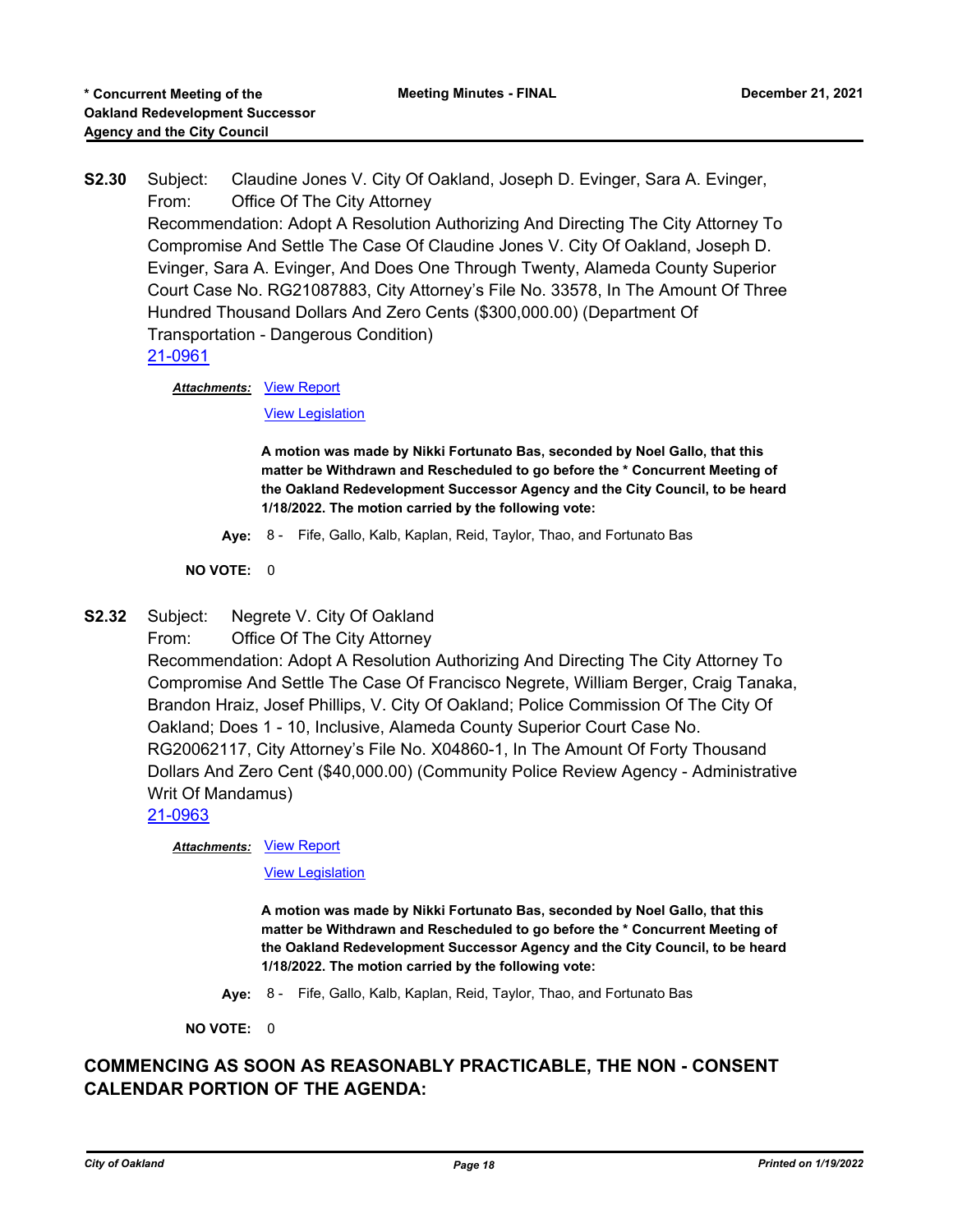# **3 CONSIDERATION OF ITEMS WITH STATUTORY PUBLIC HEARING REQUIREMENTS:**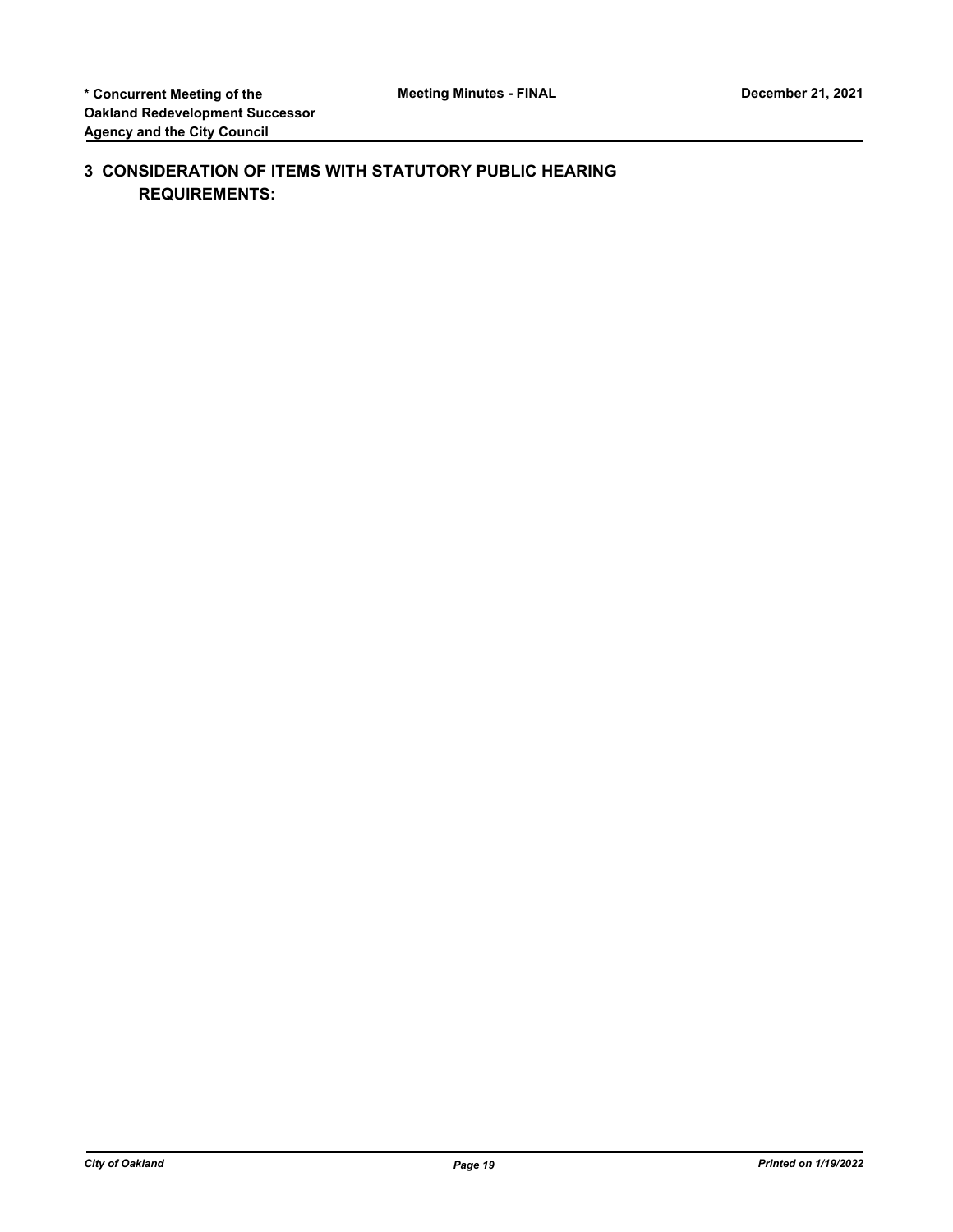**3.1** Subject: Amendments To Oakland Planning Code Related To Accessory Dwelling Units From: Planning & Building Department Recommendation: Adopt An Ordinance, As Recommended By The City Planning Commission, Amending The Oakland Planning Code To: 1) Revise Regulations For Accessory Dwelling Units (ADUs) And Junior Accessory Dwelling Units (JADUs) To Comply With State Law; 2) Amend The S-9 Zoning Overlay Zone That Identifies Areas In The City Where ADUs Are Restricted To One Internal Conversion ADU Or JADU Per Residential Lot; 3) Provide An Exception Mechanism For Allowing Attached And Detached ADUs In The S-9 Zoning Overlay Zone; 4) Provide Additional Wildfire Building Protections In S-9 Zoning Overlay Zone; 5) Make Conforming Changes In Various Sections Of The Oakland Planning Code Related To ADUs; And 6) Make Appropriate California Environmental Quality Act (CEQA) Findings [21-0829](http://oakland.legistar.com/gateway.aspx?m=l&id=/matter.aspx?key=32754)

#### **Attachments: [View Report](http://oakland.legistar.com/gateway.aspx?M=F&ID=c64251c9-e736-4b62-b288-167b6b11d217.pdf)**

**[View Attachment A](http://oakland.legistar.com/gateway.aspx?M=F&ID=887421d6-27e3-49e0-92a7-460f9450cbf7.pdf)** [View Attachment B](http://oakland.legistar.com/gateway.aspx?M=F&ID=ed336eef-eaa0-4637-8012-c1571c4a7a9b.pdf) [View Attachment C](http://oakland.legistar.com/gateway.aspx?M=F&ID=6b0308e7-4dae-44b1-bcd7-d9a2502e5bfe.pdf) **[View Attachment D](http://oakland.legistar.com/gateway.aspx?M=F&ID=2a6e17fa-b9d2-42a0-ad6c-09379c562e96.pdf) [View Attachment E](http://oakland.legistar.com/gateway.aspx?M=F&ID=dc43480b-5c91-4ecc-b824-fb974b5deaeb.pdf)** [View Attachment F](http://oakland.legistar.com/gateway.aspx?M=F&ID=887a5603-268c-469c-afde-a8657e61b244.pdf) [View Legislation](http://oakland.legistar.com/gateway.aspx?M=F&ID=dccfad29-1f7a-4773-a31c-4b4c1a4de43e.pdf) [View Exhibit A](http://oakland.legistar.com/gateway.aspx?M=F&ID=727662fb-66ad-4148-b7da-77beb1d2b03c.pdf) [View Exhibit B](http://oakland.legistar.com/gateway.aspx?M=F&ID=576f1777-1fd9-4a4b-bbda-f0d044f464da.pdf) [View Supplemental Report - 12/17/2021](http://oakland.legistar.com/gateway.aspx?M=F&ID=00eeb800-a240-4b3e-8a53-0556a360445a.pdf) [View Supplemental Attachment A - 12/17/2021](http://oakland.legistar.com/gateway.aspx?M=F&ID=8ec3f30d-83f7-453f-95bd-412f76939d4e.pdf) [View Supplemental Exhibit A - 12/17/2021](http://oakland.legistar.com/gateway.aspx?M=F&ID=65b925d8-9f50-45e8-8750-5f74ed03c17f.pdf) [View Presentation - 12/17/2021](http://oakland.legistar.com/gateway.aspx?M=F&ID=103c5d11-7815-4ecc-b760-48ffbb5ad527.pdf) [View Supplemental Report - 1/6/2022](http://oakland.legistar.com/gateway.aspx?M=F&ID=5e5867e9-4c6c-4900-a695-e6840905292a.pdf) [View Supplemental Exhibit - 1/6/2022](http://oakland.legistar.com/gateway.aspx?M=F&ID=5598045d-70da-444f-91a0-2317409daeda.pdf) [View Supplemental Attachment A - 1/6/2022](http://oakland.legistar.com/gateway.aspx?M=F&ID=02a4b015-37c8-4c1d-97a7-f4cbcac2cdb6.pdf) *Upon the reading of Item 3.1 by the City Clerk, the Public Hearing was opened at 5:59 p.m. 9 individuals spoke on this item.*

*President Pro Tem Thao made a motion, seconded by Councilmember Kalb, to amend the legislation and Attachment A (page 73) to increase the distance from "18 feet" to "20 feet, and to close the Public Hearing, and hearing no objections, the motion passed by 8 Ayes: Fife,Gallo, Kalb, Kaplan, Reid, Taylor, Thao, and Fortunato Bas*

**A motion was made by Sheng Thao, seconded by Dan Kalb, that this matter be**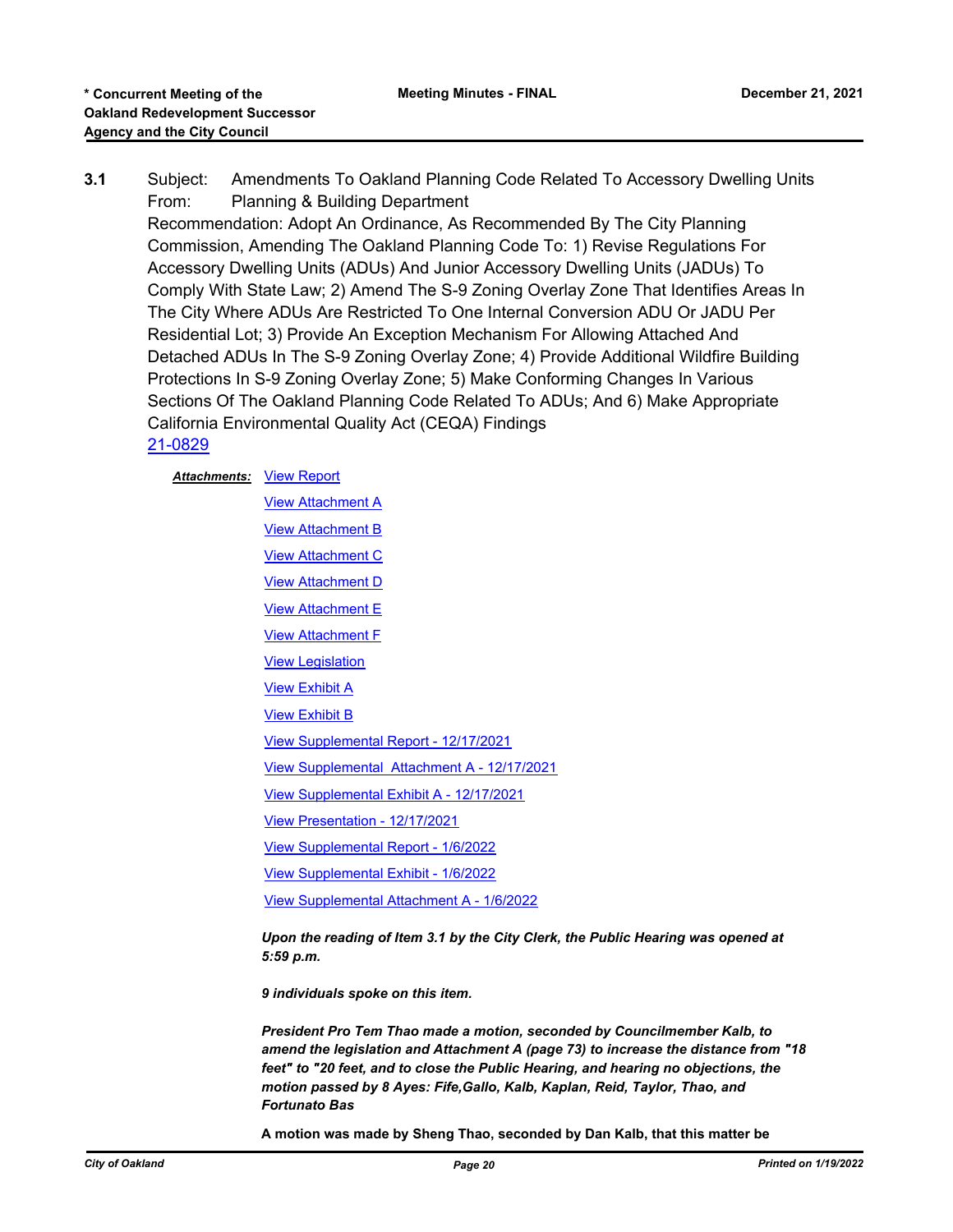**Approved As Amended On Introduction and Scheduled for Final Passage to go before the \* Concurrent Meeting of the Oakland Redevelopment Successor Agency and the City Council, to be heard 1/18/2022. The motion carried by the following vote:**

**Aye:** 8 - Fife, Gallo, Kalb, Kaplan, Reid, Taylor, Thao, and Fortunato Bas

**NO VOTE:** 0

**3.2** Subject: Amending Fiscal Year 2021-22 Master Fee Schedule (MFS) From: Office Of The City Administrator

Recommendation: Adopt An Ordinance Amending Ordinance No. 13654 C.M.S. (Which Adopted The Fiscal Year 2021-22 Master Fee Schedule), As Amended, To Establish, Modify And Delete Fees And Penalties Assessed By Offices, Departments, Bureaus, And Agencies Of The City Of Oakland Referenced Herein [21-0900](http://oakland.legistar.com/gateway.aspx?m=l&id=/matter.aspx?key=32824)

**Attachments: [View Report](http://oakland.legistar.com/gateway.aspx?M=F&ID=6d5fb2d4-dae7-4084-9fff-454d3e6c9e37.pdf)** 

[View Legislation](http://oakland.legistar.com/gateway.aspx?M=F&ID=89fb2018-6a8a-457b-8cae-cf63624e1ac1.pdf)

*Upon the reading of Item 3.2 by the City Clerk, the Public Hearing was opened at 6:56 p.m.*

*3 individuals spoke on this item.*

*Councilmember Gallo made a motion, seconded by Vice Mayor Kaplan, to close the Public Hearing, and hearing no objections, the motion passed by 8 Ayes: Fife,Gallo, Kalb, Kaplan, Reid, Taylor, Thao, and Fortunato Bas*

**A motion was made by Noel Gallo, seconded by Rebecca Kaplan, that this matter be Approved As Amended On Introduction and Scheduled for Final Passage to go before the \* Concurrent Meeting of the Oakland Redevelopment Successor Agency and the City Council, to be heard 1/18/2022. The motion carried by the following vote:**

**Aye:** 8 - Fife, Gallo, Kalb, Kaplan, Reid, Taylor, Thao, and Fortunato Bas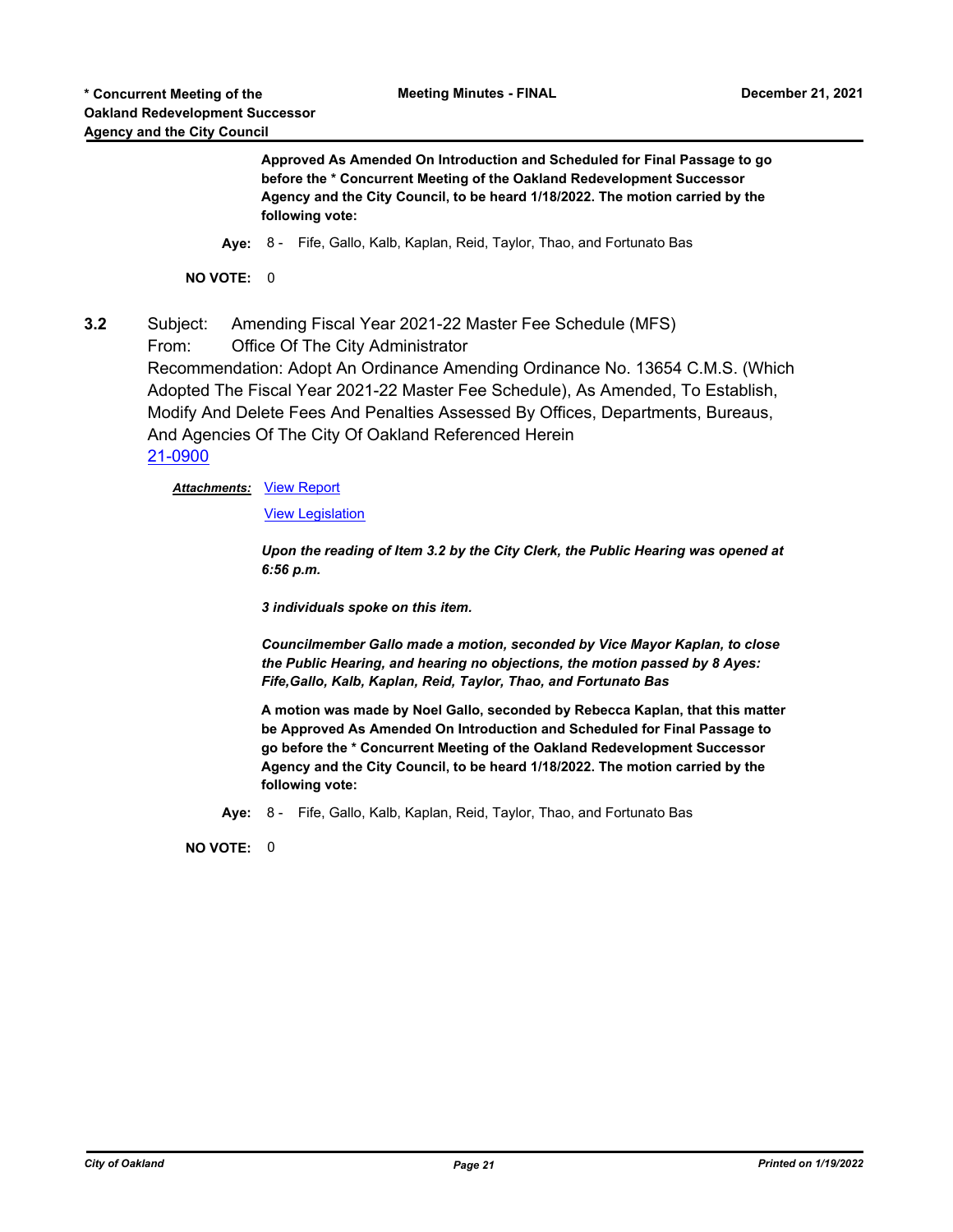# **3.3** Subject: First Substantial Amendment To The 2021-2022 Annual Action Plan From: Housing And Community Development Department Recommendation: Conduct A Public Hearing And Upon Conclusion Adopt A Resolution:

(1) Accepting And Appropriating Home Investment Partnership ("HOME") Grant Funds In The Amount Of Eleven Million Three Hundred Twenty-Five Thousand Nine Hundred Forty-One Dollars (\$11,325,941) Awarded To The City Of Oakland By The U.S. Department Of Housing & Urban Development Under The American Rescue Plan (ARP) Act To Provide Housing, Rental Assistance, Shelter And Other Support Services To Persons Who Are Homeless Or At Risk Of Homelessness, And Other Vulnerable Populations; And

(2) Authorizing The City Administrator To Prepare And Submit To The United States Department Of Housing & Urban Development A Home-ARP Allocation Plan As Part Of The City's First Substantial Amendment To Its Fiscal Year (FY) 2021-22 Consolidated Annual Action Plan; And

(3) Authorizing The City Administrator To Award Home Program Agreements For Eligible Activities As Set Forth In Exhibit A, Attached Hereto, And The City's Home-ARP Allocation Plan Submitted As Part Of Its Amended FY 2021-22 Consolidated Annual Action Plan Subject To Compliance With Any Applicable Competitive Bidding Requirements, Without Returning To Council [21-0930](http://oakland.legistar.com/gateway.aspx?m=l&id=/matter.aspx?key=32854)

#### **Attachments: [View Report](http://oakland.legistar.com/gateway.aspx?M=F&ID=33c70c75-f60a-40a7-aff6-b44cb41d1e56.pdf)**

[View Report Attachment A](http://oakland.legistar.com/gateway.aspx?M=F&ID=c3ebb346-3c65-40f8-9bf5-5b9d9bd58713.pdf)

[View Legislation](http://oakland.legistar.com/gateway.aspx?M=F&ID=80ef737b-137a-4097-b0a5-656fa86315df.pdf)

[View Report Exhibit A](http://oakland.legistar.com/gateway.aspx?M=F&ID=e7be0f6c-e725-4e94-a8ac-87fcb83b1e46.pdf)

[88977 CMS](http://oakland.legistar.com/gateway.aspx?M=F&ID=946cda58-074a-4b2c-b76b-8dacb3751c49.pdf)

*Upon the reading of Item 3.3 by the City Clerk, the Public Hearing was opened at 7:07 p.m.*

*6 individuals spoke on this item.*

*Councilmember Reid, made a motion, seconded by Councilmember Gallo, to close the Public Hearing, and hearing no objections, the motion passed by 8 Ayes: Fife,Gallo, Kalb, Kaplan, Reid, Taylor, Thao, and Fortunato Bas*

**A motion was made by Treva Reid, seconded by Noel Gallo, that this matter be Adopted. The motion carried by the following vote:**

**Aye:** 8 - Fife, Gallo, Kalb, Kaplan, Reid, Taylor, Thao, and Fortunato Bas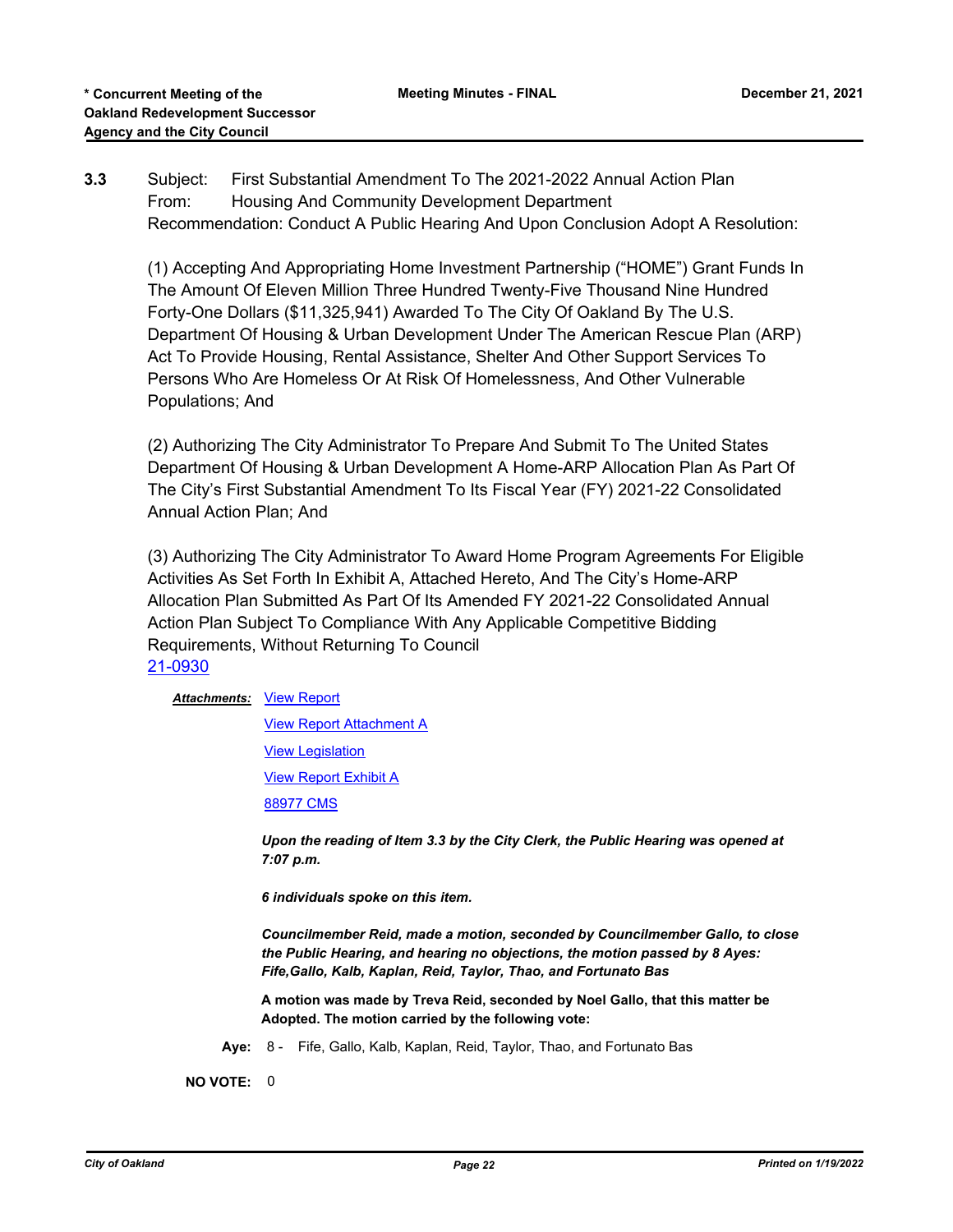# **4** ORAL REPORT OF FINAL DECISIONS MADE DURING CLOSED SESSION & DISCLOSURE OF NON-CONFIDENTIAL CLOSED SESSION DISCUSSIONS [21-0965](http://oakland.legistar.com/gateway.aspx?m=l&id=/matter.aspx?key=32889)

**Attachments:** December 16, 2021 Closed Session Report of Final Actions - County of Santa Clara, et al. v. Atlantic Richfield Co., et al. December 16, 2021 Closed Session Report of Final Actions - State [Compensation Insurance Fund v. City of Oakland and DOES 1 to 50](http://oakland.legistar.com/gateway.aspx?M=F&ID=cc6e0f9f-410f-465f-bbe2-7933528bed98.pdf) [December 16, 2021 Closed Session Report of Final Actions -Claudine](http://oakland.legistar.com/gateway.aspx?M=F&ID=ab9bde6e-7d7d-41be-bf0d-3d5ab27e564c.pdf)  Jones v. City of Oakland, Joseph D. Evinger, Sara A. Evinger, and Does 1-20 December 16, 2021 Closed Session Report of Final Actions - The [People of the State of California, acting by and through Santa Clara](http://oakland.legistar.com/gateway.aspx?M=F&ID=9f2d0ec7-8ad0-44c8-8da8-204dcf185d88.pdf)  County Counsel James R. Williams, Orange County [December 16, 2021 Closed Session Report of Final Actions -](http://oakland.legistar.com/gateway.aspx?M=F&ID=4a69f3f1-2e6e-472a-9011-5abaeb08773f.pdf)  Francisco Negrete

> **A motion was made by Nikki Fortunato Bas, seconded by Noel Gallo, that this matter be Accepted. The motion carried by the following vote:**

**Aye:** 8 - Fife, Gallo, Kalb, Kaplan, Reid, Taylor, Thao, and Fortunato Bas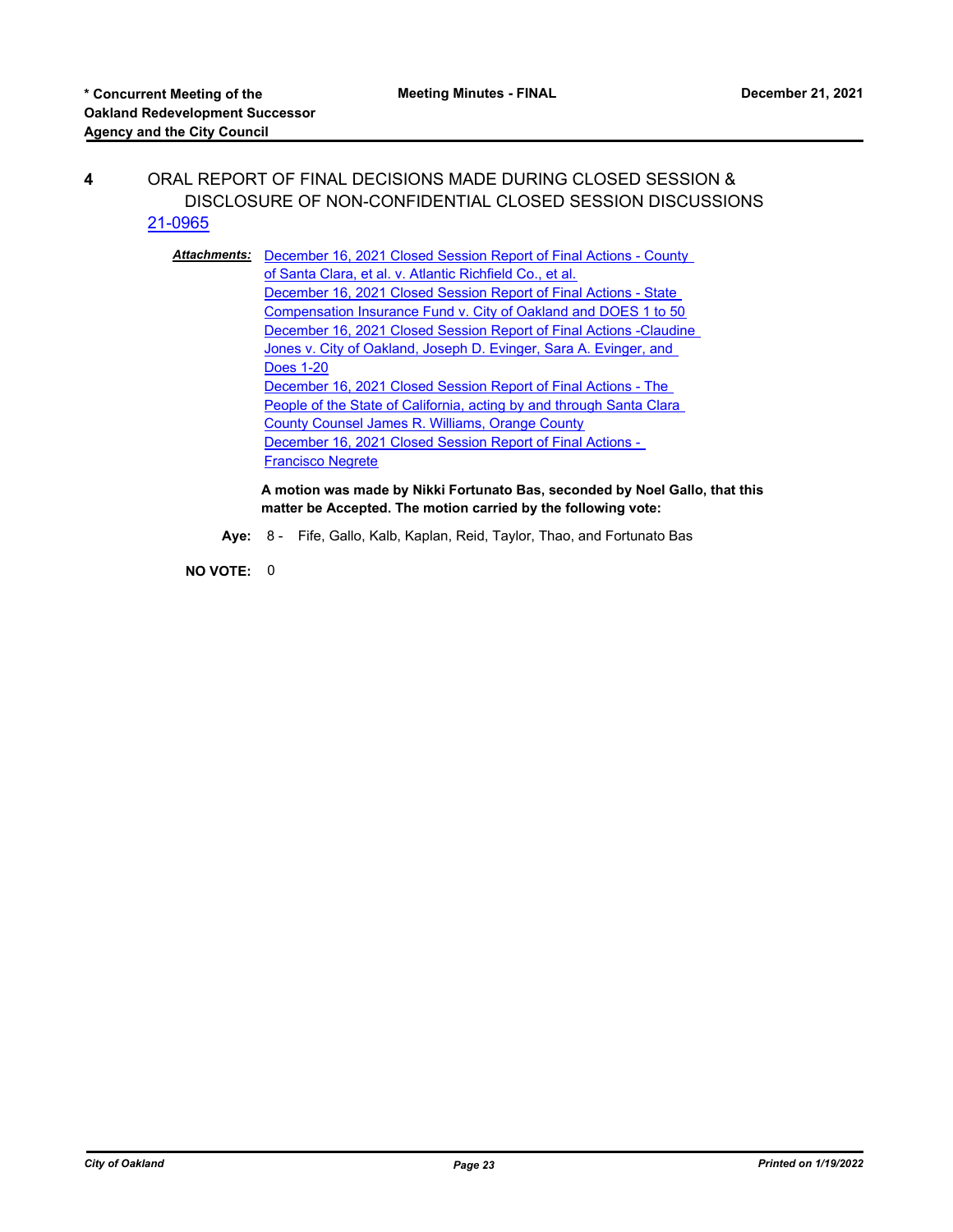**S2.29** Subject: County Of Santa Clara, Et Al. V. Atlantic Richfield Co., Et Al. From: Office Of The City Attorney Recommendation: Adopt A Resolution Authorizing And Directing The City Attorney And City Administrator To Enter Into A Partial Settlement And Disposition Of Lead Paint Settlement Funds From The Settlement Of County Of Santa Clara, Et. Al. V. Atlantic Richfield Co, Et. Al., Santa Clara County Superior Court Case No. 1-00-Cv-788657, City Attorney's File No. X00625, As Follows:

(1) 60% Of Settlement Funds, Approximately \$14,000,000, To Be Spent In Oakland For Lead Poisoning Prevention Purposes ("City Services Allocation");

(2) 20% Of City Services Allocation, \$4,797,184.58, To Be Disbursed Upon Execution Of Memorandum Of Understanding To The City Of Oakland To Fund Development Of An Equity Based Lead Program;

(3) 40% Of Present And Future Settlement Funds, Approximately 9,600,000, To Be Distributed To The County Of Alameda To Enhance And Expand Existing Services For Lead Poisoning Prevention In Alameda County;

(4) The Remaining 40% Of The City Services Allocation To Be Held In Trust By County Treasurer Subject To An Agreement By The City And The County On Disbursement;

(5) The City Administrator To Enter Into The Attached Memorandum Of Understanding Setting Out These Preceding Terms (Office Of The City Attorney - Public Nuisance Enforcement Action)

#### [21-0960](http://oakland.legistar.com/gateway.aspx?m=l&id=/matter.aspx?key=32884)

#### **Attachments: [View Report](http://oakland.legistar.com/gateway.aspx?M=F&ID=19f32d19-217d-486c-970d-6e7867cf97ee.PDF)**

[View Legislation](http://oakland.legistar.com/gateway.aspx?M=F&ID=a7455f25-812c-463f-8cf1-f411c8ca5f38.PDF)

[88978 CMC](http://oakland.legistar.com/gateway.aspx?M=F&ID=3d71ecf7-350b-482e-84d5-dfe62b419b8a.pdf)

*Council President Fortunato Bas made a motion, seconded by Councilmember Taylor, to move this item to Non Consent.*

*Council President Bas made a motion seconded by Councilmember Gallo to approve the urgency finding on item S2.29 for the following reasons: That there is a need to take immediate action which came to the attention of the local body after the agenda was posted, and that the need to take immediate action (1) is required to avoid a substantial adverse impact that would occur if the action were deferred to a subsequent special or regular meeting;*

*Motion passed by 8 Ayes: Fife,Gallo, Kalb, Kaplan, Reid, Taylor, Thao, and Fortunato Bas*

*The Legislation was amended to include the following, after the 5th Whereas clause to read:*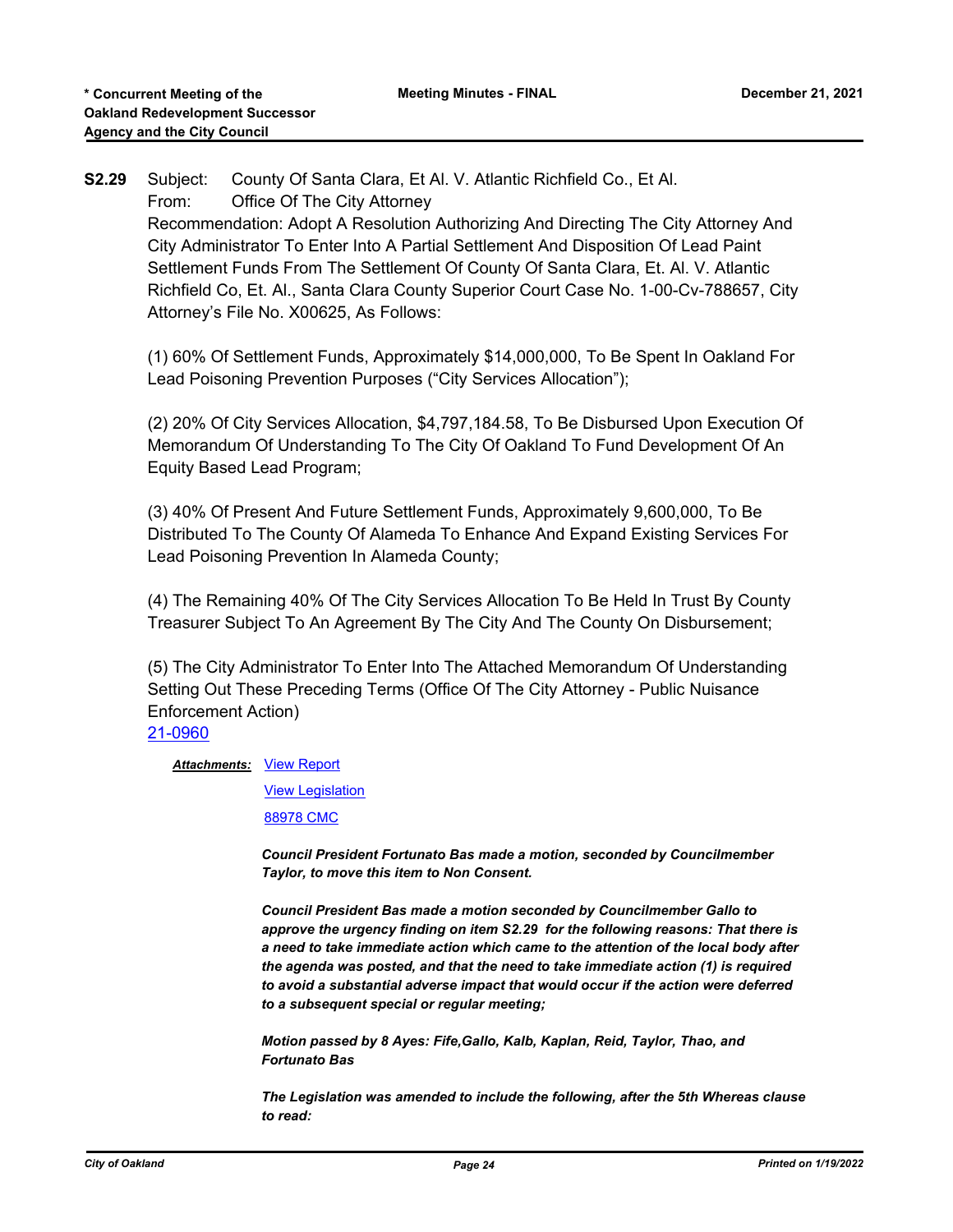*"Whereas, the City Of Oakland Municipal cod 2.29.170.1 specifies that "the City of Oakland will intentionally integrate, on a Citywide basis, the principle of "Fair and just*" in all the city does in order to achieve equitable opportunities for all people *and communities; and* 

*Whereas, equity practice focuses on developing systemic approaches to address racial disparities in life outcomes for under served residents of Oakland; and*

*Whereas, the Lead Race and Equity analysis sets forth recommendations for allocating and delivering lead settlement funding equitably"*

**A motion was made by Noel Gallo, seconded by Carroll Fife, that this matter be Adopted as Amended. The motion carried by the following vote:**

**Aye:** 8 - Fife, Gallo, Kalb, Kaplan, Reid, Taylor, Thao, and Fortunato Bas

**NO VOTE:** 0

**S2.31** Subject: State Compensation Insurance Fund V. City Of Oakland From: Office Of The City Attorney Recommendation: Adopt A Resolution Authorizing And Directing The City Attorney To Compromise And Settle The Case Of State Compensation Insurance Fund V. City Of Oakland And Does 1 To 50, Alameda County Superior Court, Case No. RG18891438, City Attorney's File No. 31864, In The Amount Of Forty-Five Thousand Dollars And Zero Cents (\$45,000.00) (Department Of Transportation - Dangerous Condition) [21-0962](http://oakland.legistar.com/gateway.aspx?m=l&id=/matter.aspx?key=32886)

Attachments: [View Agenda](http://oakland.legistar.com/gateway.aspx?M=F&ID=90e6d07f-6b66-4c17-aab7-f598e9781925.PDF)

[View Legislation](http://oakland.legistar.com/gateway.aspx?M=F&ID=3dc4f0b4-b6a0-4b86-93ea-2da04a72ecc4.PDF)

[88979 CMC](http://oakland.legistar.com/gateway.aspx?M=F&ID=cf43449a-1d63-424a-bfe8-b81b67fcbcd5.pdf)

*Council President Fortunato Bas made a motion, seconded by Councilmember Taylor, to move this item to Non Consent.*

*Council President Bas made a motion seconded by Councilmember Gallo to approve the urgency finding on item S2.31 for the following reasons: That there is a need to take immediate action which came to the attention of the local body after the agenda was posted, and that the need to take immediate action (1) is required to avoid a substantial adverse impact that would occur if the action were deferred to a subsequent special or regular meeting;*

*Motion passed by 8 Ayes: Fife,Gallo, Kalb, Kaplan, Reid, Taylor, Thao, and Fortunato Bas*

**A motion was made by Carroll Fife, seconded by Noel Gallo, that this matter be Adopted. The motion carried by the following vote:**

**Aye:** 8 - Fife, Gallo, Kalb, Kaplan, Reid, Taylor, Thao, and Fortunato Bas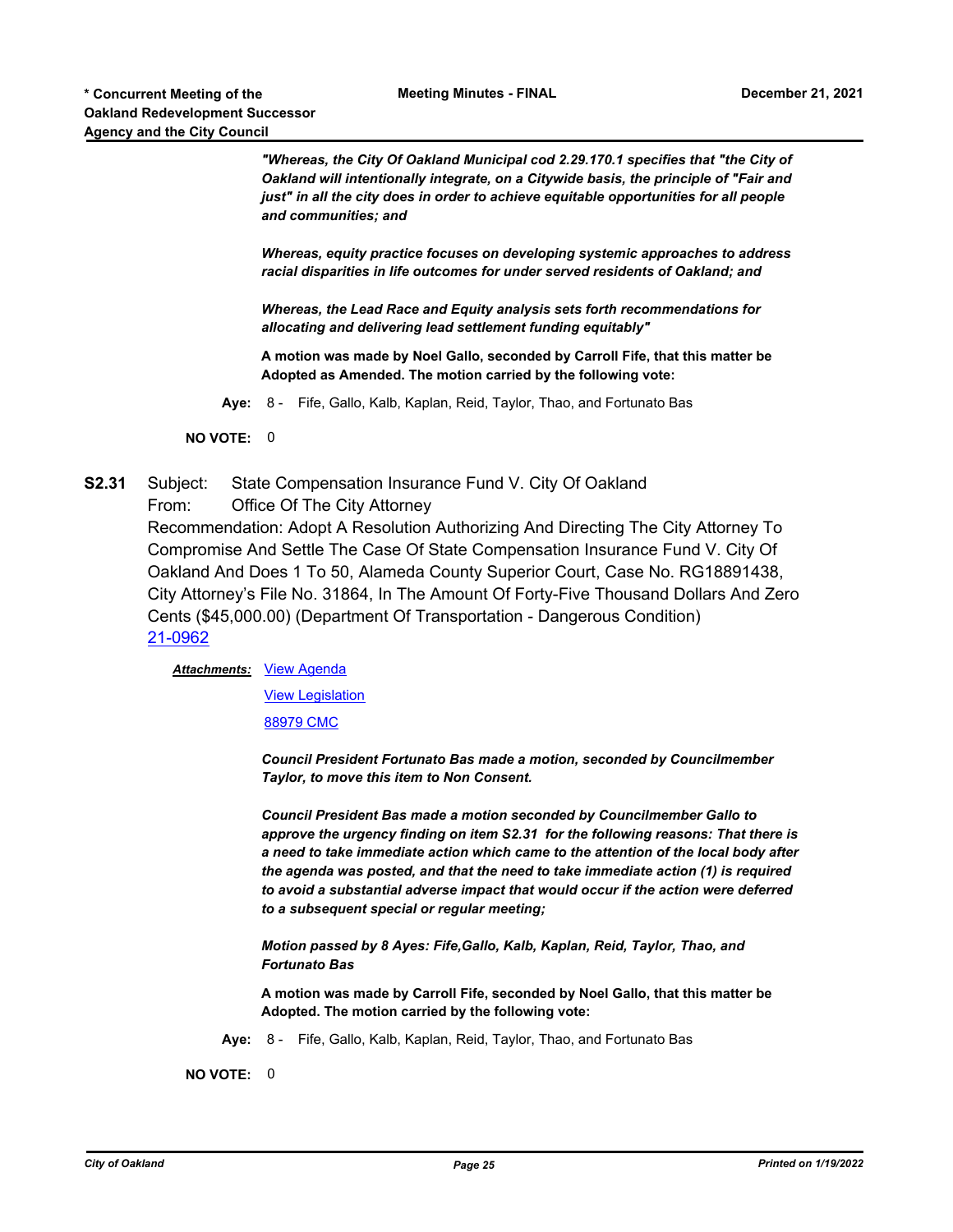**S2.33** Subject: People Of The State Of California, Et Al. V. Purdue Pharma L.P., Et Al. From: Office Of The City Attorney

Recommendation: Adopt A Resolution Authorizing The City Attorney To Release The City's Potential Claims As Necessary To Join The National Distributor Settlement Agreement, The California State-Subdivision Agreement Regarding Distribution And Use Of Settlement Funds-Distributors, The National Johnson & Johnson (A.K.A. Janssen) Settlement Agreement, And The California State-Subdivision Agreement Regarding Distribution And Use Of Settlement Funds-Janssen, Pursuant To In Re National Prescription Opiate Litigation, MDL Master Docket No. 1:17-MD-2804 (Office Of The City Attorney - Public Nuisance, False Advertising, Unfair Competition) [21-0964](http://oakland.legistar.com/gateway.aspx?m=l&id=/matter.aspx?key=32888)

#### **Attachments: [View Report](http://oakland.legistar.com/gateway.aspx?M=F&ID=ab350902-b42b-4683-b3a1-bbe7309ef472.PDF)**

[View Legislation](http://oakland.legistar.com/gateway.aspx?M=F&ID=d3c580d5-aacf-4121-8326-b6f438f76c1b.PDF)

[88980 CMS](http://oakland.legistar.com/gateway.aspx?M=F&ID=bbc33571-fb4e-47ed-9f07-d4d73053ade8.pdf)

*Council President Fortunato Bas made a motion, seconded by Councilmember Taylor, to move this item to Non Consent.*

*Council President Bas made a motion seconded by Councilmember Gallo to approve the urgency finding on item S2.33 for the following reasons: That there is a need to take immediate action which came to the attention of the local body after the agenda was posted, and that the need to take immediate action (1) is required to avoid a substantial adverse impact that would occur if the action were deferred to a subsequent special or regular meeting;*

*Motion passed by 8 Ayes: Fife,Gallo, Kalb, Kaplan, Reid, Taylor, Thao, and Fortunato Bas*

**A motion was made by Noel Gallo, seconded by Rebecca Kaplan, that this matter be Adopted. The motion carried by the following vote:**

**Aye:** 8 - Fife, Gallo, Kalb, Kaplan, Reid, Taylor, Thao, and Fortunato Bas

**NO VOTE:** 0

**5** APPROVAL OF THE DRAFT MINUTES FROM THE MEETING OF DECEMBER 7, 2021 AND THE SPECIAL SSOC MEETING OF DECEMBER 7, 2021 [21-0850](http://oakland.legistar.com/gateway.aspx?m=l&id=/matter.aspx?key=32775)

Attachments: [December 7, 2021 City Council Minutes](http://oakland.legistar.com/gateway.aspx?M=F&ID=d3165dd7-6563-4db3-9f2b-edc252e12497.pdf)

[December 7, 2021 Special SSOC Council Minutes](http://oakland.legistar.com/gateway.aspx?M=F&ID=eba7c95e-5fa0-42b9-b8c2-b7e7e163a50e.pdf)

**A motion was made by Rebecca Kaplan, seconded by Noel Gallo, that this matter be Approved. The motion carried by the following vote:**

**Aye:** 8 - Fife, Gallo, Kalb, Kaplan, Reid, Taylor, Thao, and Fortunato Bas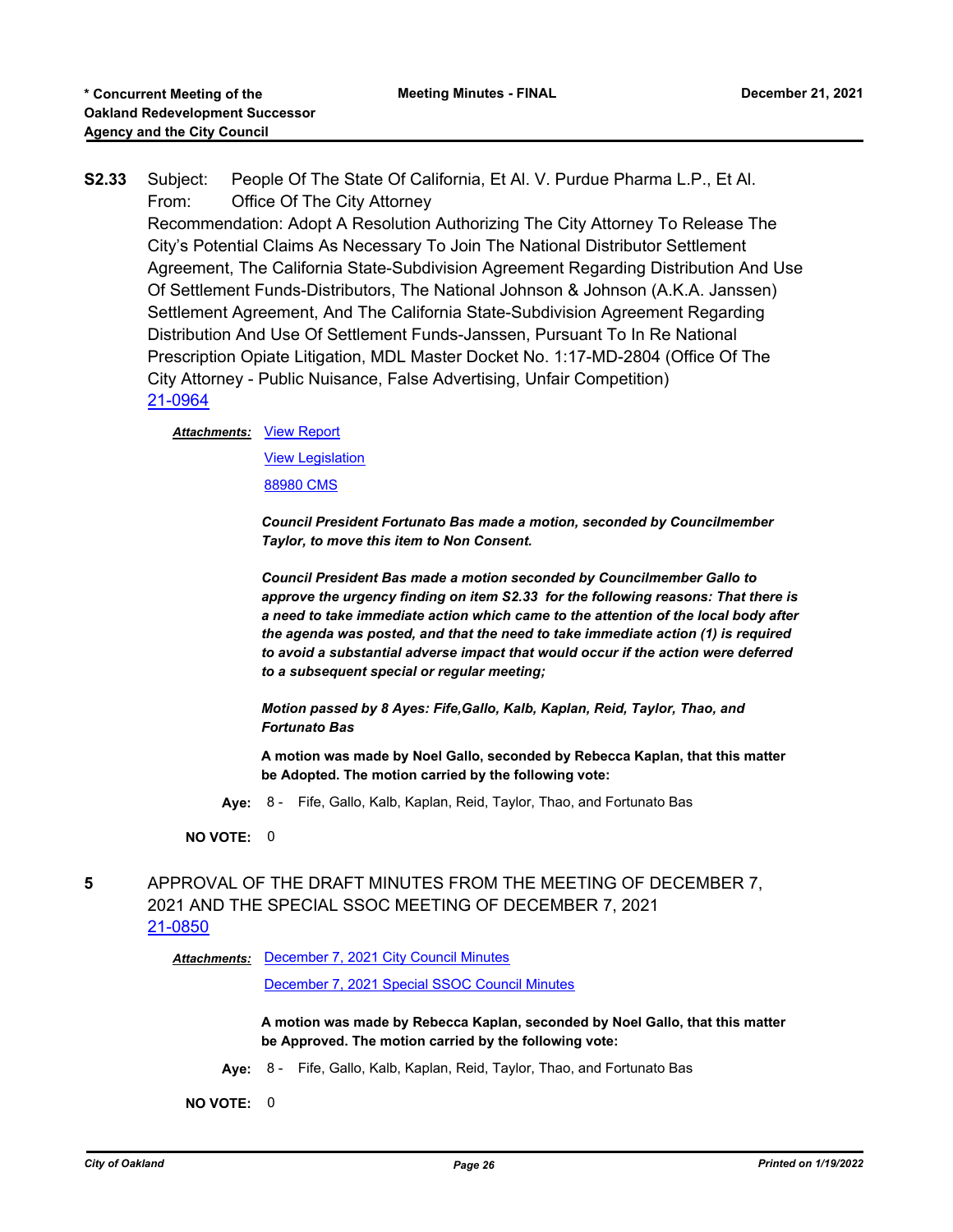# **ACTION ON OTHER NON-CONSENT CALENDAR ITEMS:**

**6 The item regarding "Enabling Ordinance For Measure R - Newspaper Of Record" was withdrawn from this agenda at the December 16, 2021 Rules and Legislation Committee, and rescheduled to be heard at the December 21, 2021 Special City Council Meeting at 9:30 A.M.**

**7 The item regarding "Proof Of Vaccination Emergency Ordinance " was withdrawn from this agenda at the December 16, 2021 Rules and Legislation Committee, and rescheduled to be heard at the December 21, 2021 Special City Council Meeting at 9:30 A.M.**

**8 The item regarding "Managed Safe RV Sites And Sanitation" was withdrawn from this agenda at the December 16, 2021 Rules and Legislation Committee, and rescheduled to be heard at the December 21, 2021 Special City Council Meeting at 9:30 A.M.**

**9 The item regarding " Amending The City's Hiring Plan For Police Officers " was withdrawn from this agenda at the December 16, 2021 Rules and Legislation Committee, and rescheduled to be heard at the February 1, 2022 City Council Meeting.**

**12** Subject: Honoring Oakland's Homicide Victims

From: Councilmember Taylor

Recommendation: Adopt A Resolution In Remembrance And Honoring The Lives Lost Due To Homicide In The City Of Oakland In 2021 And Calling For Community Healing And Cooperation To Collectively Address The Root Causes Of Violence And Crime [21-0935](http://oakland.legistar.com/gateway.aspx?m=l&id=/matter.aspx?key=32859)

#### **Attachments: [View Report](http://oakland.legistar.com/gateway.aspx?M=F&ID=6c8633a7-c2af-459b-a253-f1b6fb4f13bf.pdf)**

[View Legislation](http://oakland.legistar.com/gateway.aspx?M=F&ID=1afc5bf1-a16b-43f8-b034-0bbe79402aef.pdf)

[88981 CMS](http://oakland.legistar.com/gateway.aspx?M=F&ID=99ee7714-9f9d-4b04-83f3-0821e60abee1.pdf)

*Councilmember Taylor read into record the 133 names of those who's lives were lost in Oakland due to homicide. Those names include*

**A motion was made by Loren Taylor, seconded by Rebecca Kaplan, that this matter be Adopted as Amended. The motion carried by the following vote:**

**Aye:** 8 - Fife, Gallo, Kalb, Kaplan, Reid, Taylor, Thao, and Fortunato Bas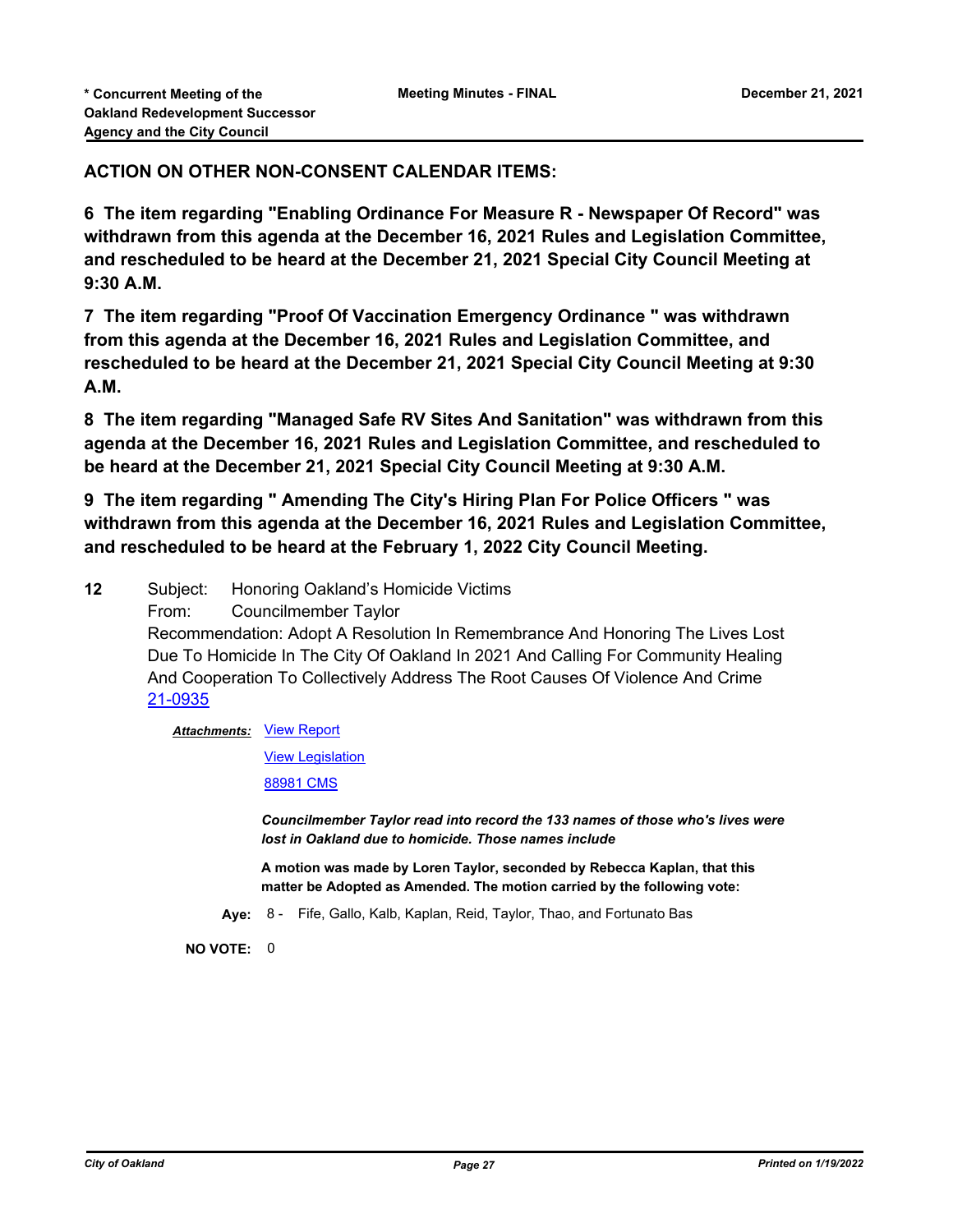# **10** Subject: Actions To Address Gun Violence Crisis From: Councilmember Taylor Recommendation: Adopt A Resolution To Take Specific Actions And Make Specific Commitments In Support Of Oakland's Declared Gun Violence Public Health Crisis By:

A. Directing The City Administrator To Provide, No Later Than The Council's First Meeting In January 2022, A Report And Recommendation To Apply Unanticipated And Uncommitted General Fund Revenue Or Cost Savings Toward: 1) The Addition Of A Third Police Academy In FY 2022-2023; 2) The Hiring Of Five (5) Additional Non-Sworn Criminal Investigations Staff; 3) The Initial Investment Into The Planning And Deployment Of Surveillance Camera Technology To Aid In Criminal Investigations While Minimizing Privacy Concerns; And 4) The Unfreezing Of Eight (8) Frozen Positions To Allow For Full Staffing Of The Ceasefire Unit; And

B. Directing The City Administrator To Return To Council No Later Than The Council's First Meeting In January 2022, With An Information Report On The Following: 1) A Proposal For Doubling The Clearance Rate Of Homicides And Other Part 1 Crimes Including The Creation Of A Clearance Rates Dashboard; 2) A Staffing Plan To Increase The Number Of Filled Sworn Officer Positions To Eight Hundred (800) By December 2023; 3) Identification Of Grant Opportunities To Increase National Integrated Ballistic Information Network (Nibin) Gun Tracing Efforts; 4) Monitor And Report Back To Council On The Effectiveness Of The 911 Surge Response Teams To Inform Whether Council Should Continue With The Freezing Of These Forty-One (41) Positions As Directed By The Council President's June 2021-23 Amended Budget; And 5) A Plan For Ensuring Equitable 911 Response Across The City And Eliminating The Higher Volume Of Unanswered Calls In Bureau Of Field Operations (BFO) Two Versus Bureau Of Field Operations (BFO) One

**21-0920**

Attachments: View Report

View Legislation

*This Item was deferred to the January 13, 2022 Rules And Legislation Committee to be scheduled with a new title.*

**This City Resolution be Referred.to go before the \*Rules & Legislation Committee to be heard 1/13/2022**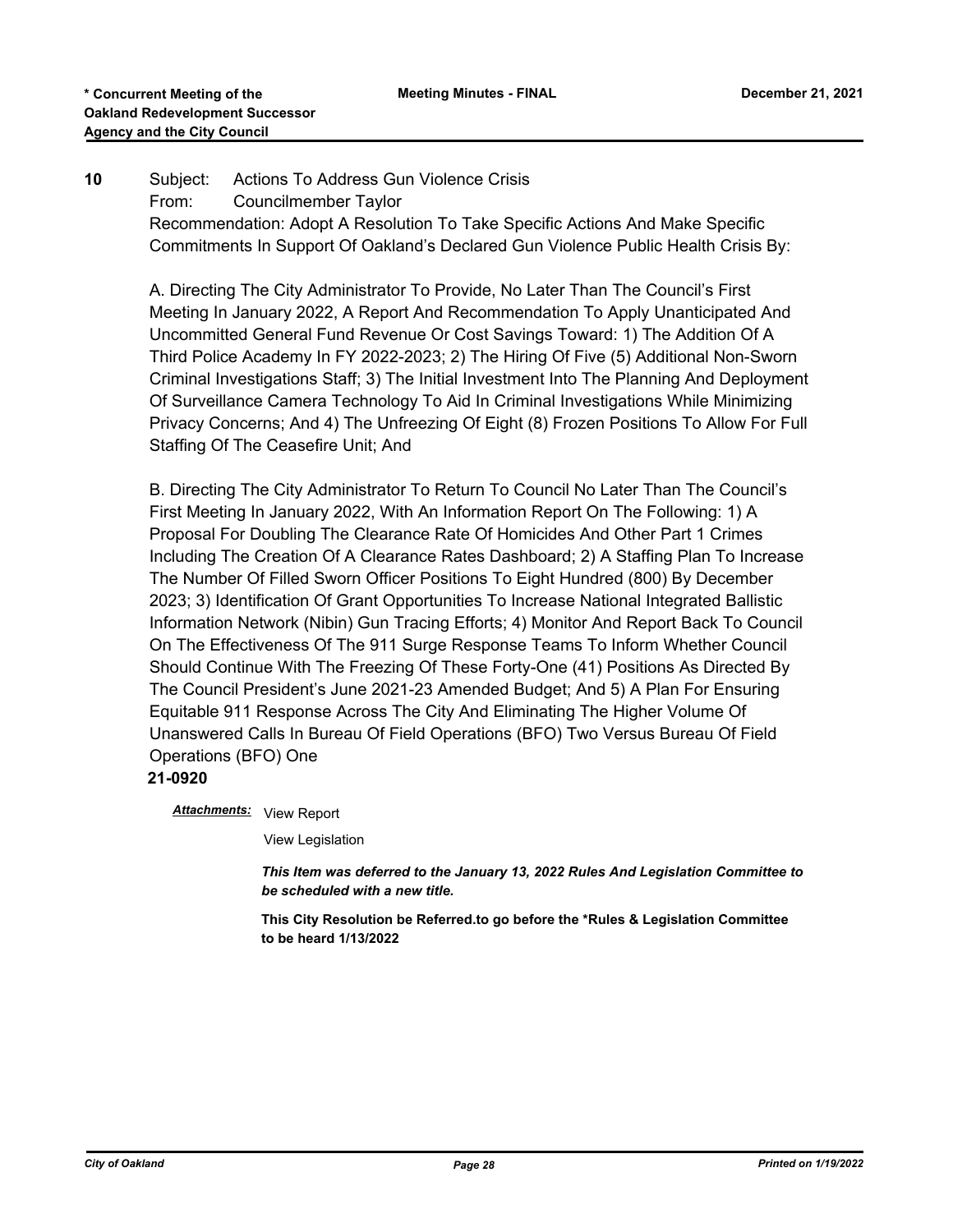## **11** Subject: County Support For Gun Violence Reduction From: Councilmember Taylor

Recommendation: Adopt A Resolution Calling For The County Of Alameda To Support Oakland's Gun Violence Reduction Efforts By: (1) Strengthening Workforce Development Programs Focused On Justice-Involved Oakland Residents, (2) Substantially Increasing Investments Into Reentry Support Services For Oakland's Returning Citizens, (3) Conducting An Equity Analysis On Case Charging And Case Closure Data By City, For Cases Presented To The District Attorney, And Develop A Plan For Addressing Any Inequity That May Lead To Adverse Public Safety Outcomes, And (4) Collaborating With The City Of Oakland's Department Of Violence Prevention To Strengthen Violence Interruption In Jails To Complement Violence Interruption Efforts In The Community [21-0921](http://oakland.legistar.com/gateway.aspx?m=l&id=/matter.aspx?key=32845)

## **Attachments: [View Report](http://oakland.legistar.com/gateway.aspx?M=F&ID=07b06140-b019-4fff-8261-947c6767e91b.pdf)**

[View Legislation](http://oakland.legistar.com/gateway.aspx?M=F&ID=4cc4dd3d-706e-4b63-b460-75e89c5ba4bf.pdf)

**This City Resolution be No Action Taken.**

**13 The item regarding " Informational Report On The Status On Authorized Grants" was withdrawn from this agenda at the December 16, 2021 Rules and Legislation Committee, and rescheduled to be heard at the December 21, 2021 Special City Council Meeting at 9:30 A.M.**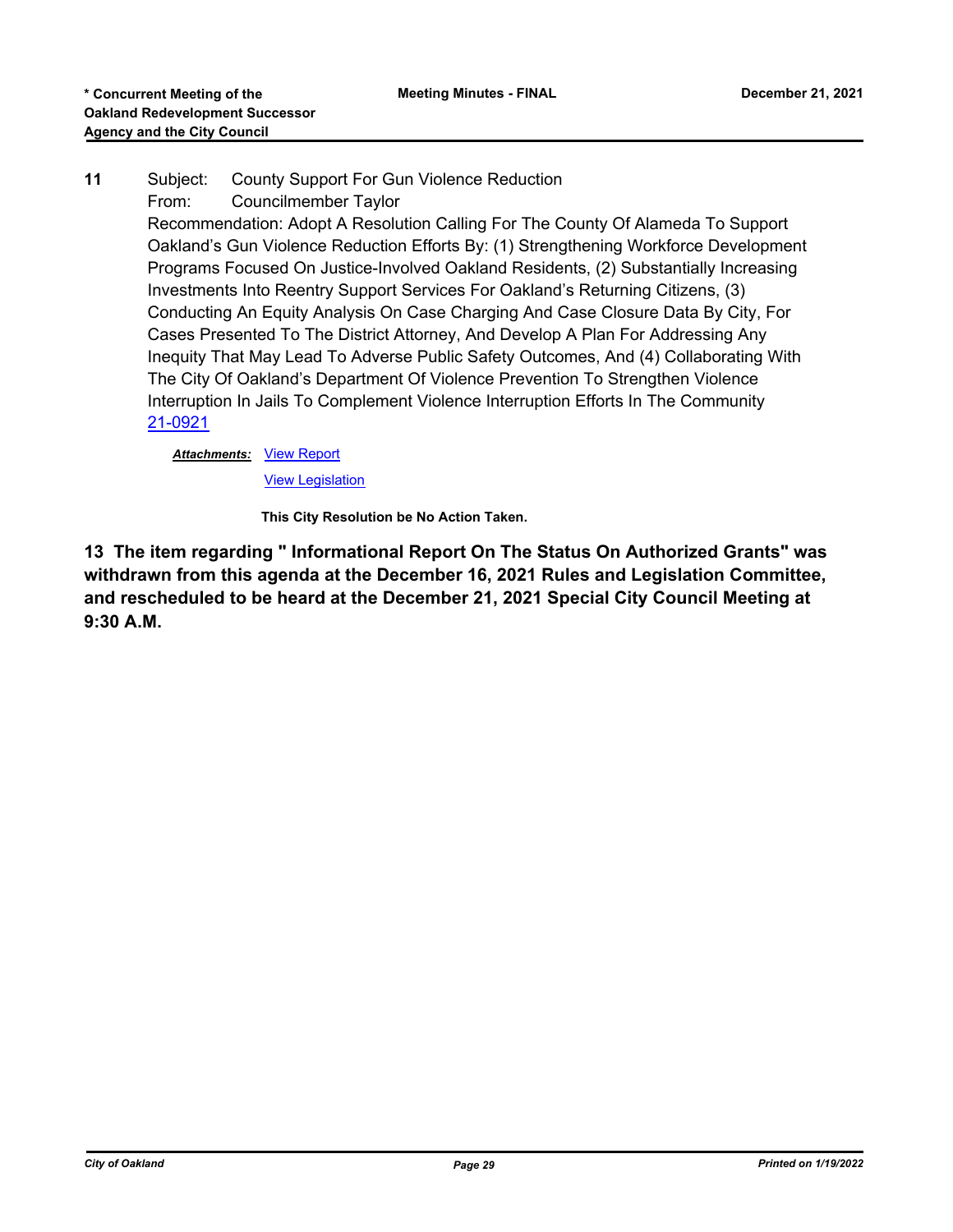**S14** Subject: Assistance For Businesses Impacted By Armed Robberies From: Vice Mayor Kaplan, Councilmember Fife, Gallo, And Pro Tem Thao Recommendation: Adopt A Resolution To Direct The City Administrator To Assist Impacted Businesses Who Have Been Harmed By Armed Robberies By (1) Researching And Implementing City-Issued Loans To Impacted Businesses Can Be Deferred Or Waived, (2) Researching Options For Tax Rebates For Impacted Businesses And Returning To Council For Authorization As Needed, (3) Researching And Implementing, To The Extent Allowed Under The Program, The City's Provision Of Funding Through The City's Façade Improvement/Tenant Improvement Programs To Help Businesses Rebuild And Install Security Doors/Gates And Related Infrastructure, (4) Identify And Apply For State Of California Grant Funds That Can Be Granted To Oakland's Cannabis And East Oakland Businesses To Cover The Costs Of Repairs, Losses And/Or Other Damages Suffered Due To Recent Crime Activity, And (5) Conduct An Intensive Outreach Campaign To Impacted Businesses To Inform Them Of The Availability Of Any Existing City Support To Remediate The Economic Harm Caused By Armed Robberies [21-0917](http://oakland.legistar.com/gateway.aspx?m=l&id=/matter.aspx?key=32841)

**Attachments: [View Report](http://oakland.legistar.com/gateway.aspx?M=F&ID=7cc6f38b-b610-47e1-89ad-4d254f27ec91.pdf)** 

[View Legislation](http://oakland.legistar.com/gateway.aspx?M=F&ID=9141e6f8-552e-4567-aaf5-5b65e8a8aa9f.PDF) [View Revised Report 12/10/2021](http://oakland.legistar.com/gateway.aspx?M=F&ID=21b5f34d-a388-4540-93a8-a86b16f34c35.pdf) [View Revised Legislation 12/10/2021](http://oakland.legistar.com/gateway.aspx?M=F&ID=195c772e-ebbc-4745-ad7c-a50962388f48.PDF) [View Supplemental City Administrator Report 12/10/21](http://oakland.legistar.com/gateway.aspx?M=F&ID=4201d026-c723-41b6-bf85-2685c6fa014a.pdf) [88982 CMS](http://oakland.legistar.com/gateway.aspx?M=F&ID=ca7737a9-bd6f-4b6b-832b-e22c874886ae.pdf)

**A motion was made by Rebecca Kaplan, seconded by Sheng Thao, that this matter be Adopted. The motion carried by the following vote:**

**Aye:** 8 - Fife, Gallo, Kalb, Kaplan, Reid, Taylor, Thao, and Fortunato Bas

**NO VOTE:** 0

# **ANNOUNCEMENTS / ADJOURNMENTS IN MEMORY OF**

*Councilmember Taylor made a request to adjourn tonight's meeting in memory of Richard Rogers.*

#### **OPEN FORUM / CITIZEN COMMENTS (Time Available: 15 Minutes)**

*6 speakers spoke during Open Forum*